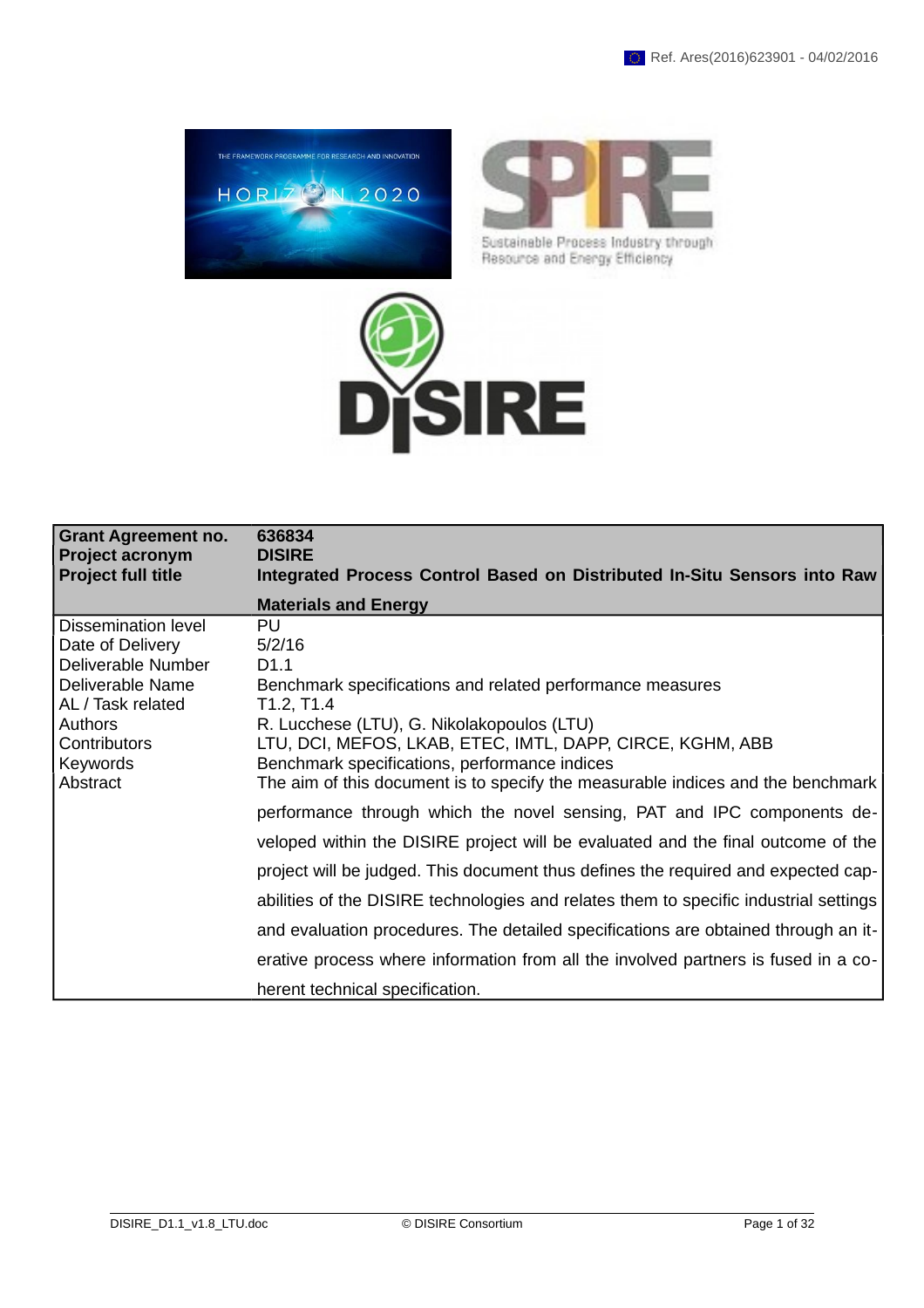|                                                      | <b>Document History</b>                                                                                      |                                                                                                                                                                                                                                                                                                          |                                                                                                                                                         |
|------------------------------------------------------|--------------------------------------------------------------------------------------------------------------|----------------------------------------------------------------------------------------------------------------------------------------------------------------------------------------------------------------------------------------------------------------------------------------------------------|---------------------------------------------------------------------------------------------------------------------------------------------------------|
| Ver.                                                 | <b>Date</b>                                                                                                  | <b>Changes</b>                                                                                                                                                                                                                                                                                           | <b>Author</b>                                                                                                                                           |
| 0.0                                                  | 15/03/2015                                                                                                   | First structure release                                                                                                                                                                                                                                                                                  | G. Nikolakopoulus [LTU]                                                                                                                                 |
| 0.1                                                  | 22/09/2015                                                                                                   | Initial release                                                                                                                                                                                                                                                                                          | R. Lucchese [LTU]                                                                                                                                       |
| 0.1                                                  | 02/10/2015                                                                                                   | Received feedback from DCI                                                                                                                                                                                                                                                                               | A. Arias [DCI]                                                                                                                                          |
| 0.2                                                  | 02/10/2015                                                                                                   | Edited the introductory section, integ-                                                                                                                                                                                                                                                                  | R. Lucchese [LTU]                                                                                                                                       |
|                                                      |                                                                                                              | rated feedback from DCI                                                                                                                                                                                                                                                                                  |                                                                                                                                                         |
| 0.2                                                  | 03/12/2015                                                                                                   | Received feedback from MEFOS                                                                                                                                                                                                                                                                             | J. Niemi [MEFOS]                                                                                                                                        |
| 0.3                                                  | 03/12/2015                                                                                                   | Integrated feedback from MEFOS                                                                                                                                                                                                                                                                           | R. Lucchese [LTU]                                                                                                                                       |
| 0.3                                                  | 05/12/2015                                                                                                   | Received feedback from DCI                                                                                                                                                                                                                                                                               | and $ A$ . Arias [DCI], C. Herce [CIRCE]                                                                                                                |
|                                                      |                                                                                                              | <b>CIRCE</b>                                                                                                                                                                                                                                                                                             |                                                                                                                                                         |
| 0.4                                                  | 05/12/2015                                                                                                   | Integrated feedback from $DCI$ and $R$ . Lucchese [LTU]                                                                                                                                                                                                                                                  |                                                                                                                                                         |
|                                                      |                                                                                                              |                                                                                                                                                                                                                                                                                                          |                                                                                                                                                         |
|                                                      |                                                                                                              | <b>CIRCE</b>                                                                                                                                                                                                                                                                                             |                                                                                                                                                         |
| 0.4<br>0.5                                           | 15/12/2015                                                                                                   | Received feedback from ETECH                                                                                                                                                                                                                                                                             | M. Laestander [ETECH]                                                                                                                                   |
| 0.6                                                  | 15/12/2015                                                                                                   | Integrated feedback from ETECH<br>Redacted Sections 3, 4, 5, 6 and 7                                                                                                                                                                                                                                     | R. Lucchese [LTU]                                                                                                                                       |
| 0.7                                                  | 05/01/2016<br>07/01/2016                                                                                     | Improved the wording in Section 7                                                                                                                                                                                                                                                                        | R. Lucchese [LTU]                                                                                                                                       |
| 0.8                                                  | 10/01/2016                                                                                                   | Redacted Sections 3 to 7 and added                                                                                                                                                                                                                                                                       | A. Arias [DCI]<br>R. Lucchese [LTU]                                                                                                                     |
|                                                      |                                                                                                              |                                                                                                                                                                                                                                                                                                          |                                                                                                                                                         |
|                                                      |                                                                                                              | several requests for comment                                                                                                                                                                                                                                                                             |                                                                                                                                                         |
| 0.9                                                  | 11/01/2016                                                                                                   | <b>Redacted Section 1</b>                                                                                                                                                                                                                                                                                | R. Lucchese [LTU]                                                                                                                                       |
| 1.0                                                  | 11/01/2016                                                                                                   | Added several requests for comments                                                                                                                                                                                                                                                                      | A. Arias [DCI]                                                                                                                                          |
|                                                      |                                                                                                              | in Section 7                                                                                                                                                                                                                                                                                             |                                                                                                                                                         |
| 1.1                                                  | 11/01/2016                                                                                                   | Answered several RFCs in Section 7                                                                                                                                                                                                                                                                       | C. Herce [CIRCE]                                                                                                                                        |
|                                                      |                                                                                                              |                                                                                                                                                                                                                                                                                                          |                                                                                                                                                         |
| 1.2                                                  | 22/01/2016                                                                                                   | Answered several RFCs in Sections 5                                                                                                                                                                                                                                                                      | J. Niemi [MEFOS]                                                                                                                                        |
|                                                      |                                                                                                              |                                                                                                                                                                                                                                                                                                          |                                                                                                                                                         |
|                                                      |                                                                                                              |                                                                                                                                                                                                                                                                                                          |                                                                                                                                                         |
|                                                      |                                                                                                              |                                                                                                                                                                                                                                                                                                          |                                                                                                                                                         |
|                                                      |                                                                                                              |                                                                                                                                                                                                                                                                                                          |                                                                                                                                                         |
|                                                      |                                                                                                              |                                                                                                                                                                                                                                                                                                          |                                                                                                                                                         |
|                                                      |                                                                                                              |                                                                                                                                                                                                                                                                                                          |                                                                                                                                                         |
|                                                      |                                                                                                              |                                                                                                                                                                                                                                                                                                          |                                                                                                                                                         |
|                                                      |                                                                                                              |                                                                                                                                                                                                                                                                                                          |                                                                                                                                                         |
|                                                      |                                                                                                              |                                                                                                                                                                                                                                                                                                          |                                                                                                                                                         |
|                                                      |                                                                                                              |                                                                                                                                                                                                                                                                                                          |                                                                                                                                                         |
|                                                      |                                                                                                              |                                                                                                                                                                                                                                                                                                          |                                                                                                                                                         |
|                                                      |                                                                                                              |                                                                                                                                                                                                                                                                                                          |                                                                                                                                                         |
|                                                      |                                                                                                              |                                                                                                                                                                                                                                                                                                          |                                                                                                                                                         |
|                                                      |                                                                                                              |                                                                                                                                                                                                                                                                                                          |                                                                                                                                                         |
|                                                      |                                                                                                              |                                                                                                                                                                                                                                                                                                          |                                                                                                                                                         |
|                                                      |                                                                                                              |                                                                                                                                                                                                                                                                                                          |                                                                                                                                                         |
|                                                      |                                                                                                              |                                                                                                                                                                                                                                                                                                          |                                                                                                                                                         |
|                                                      |                                                                                                              |                                                                                                                                                                                                                                                                                                          |                                                                                                                                                         |
| 1.1<br>1.2<br>1.3<br>1.4<br>1.5<br>1.6<br>1.7<br>1.8 | 12/01/2016<br>25/01/2016<br>25/01/2016<br>26/01/2016<br>28/01/2016<br>29/01/2016<br>02/02/2016<br>02/02/2016 | Received feedback from ABB<br>and 6<br>Received feedback from ETECH<br>Integrated feedback from ABB and $ R$ . Lucchese $[LTU]$<br><b>ETECH</b><br>Redacted Sections from 1 to 7<br><b>Added Section 8</b><br><b>Redacted Section 2</b><br><b>Redacted Section 2</b><br>Final quality check and revision | R. Lindkvist [ABB]<br>M. Laestander [ETECH]<br>R. Lucchese [LTU]<br>R. Lucchese [LTU]<br>R. Krol [WRUT]<br>R. Lucchese [LTU]<br>G. Nikolakopoulos [LTU] |

## *Fields are defined as follow*

## **1. Deliverable number \*.\***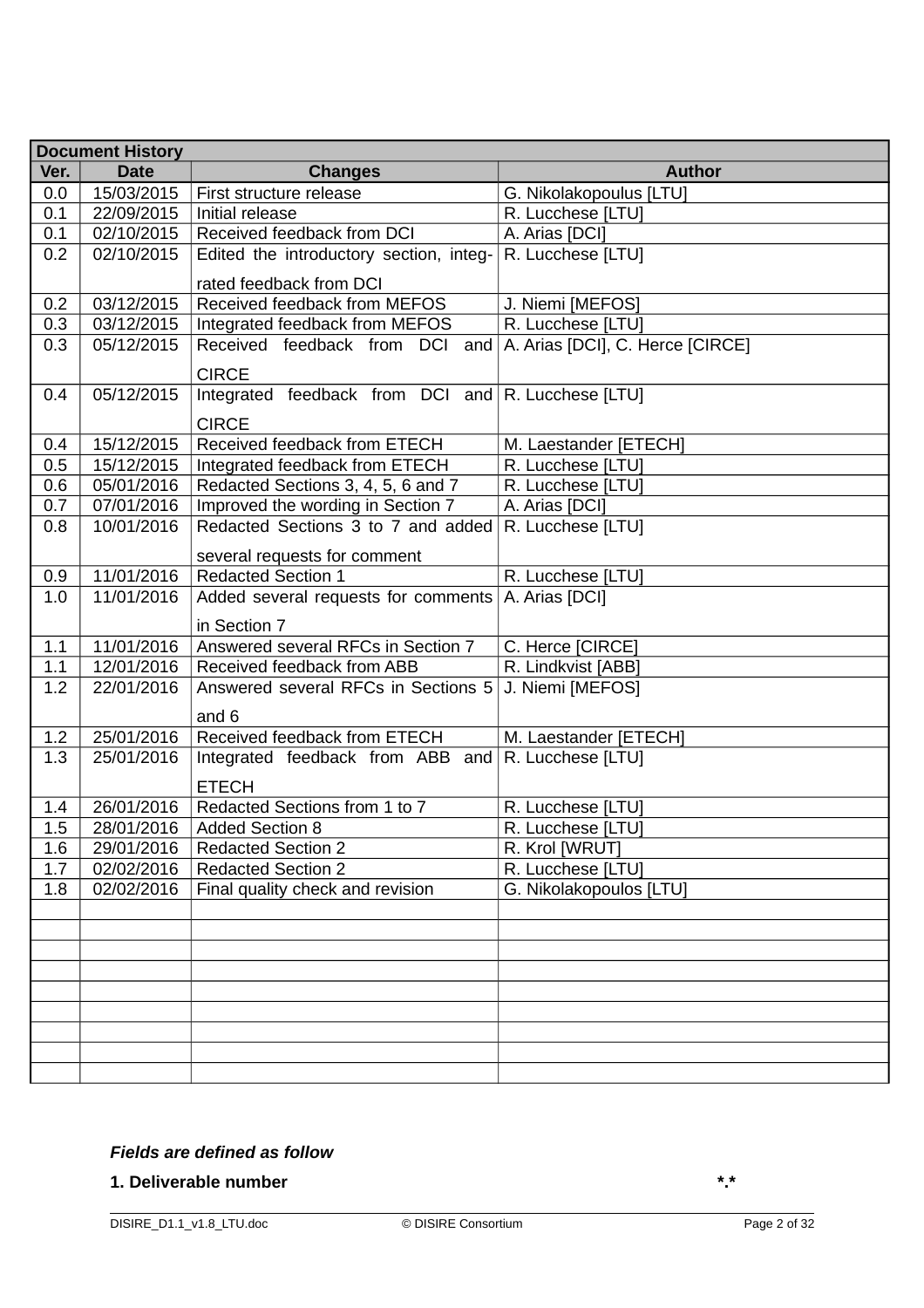## **2. Revision number:**

| draft version                               |               |
|---------------------------------------------|---------------|
| approved                                    |               |
| version sequence (two digits)               | $\star \star$ |
| 3. Company identification (Partner acronym) |               |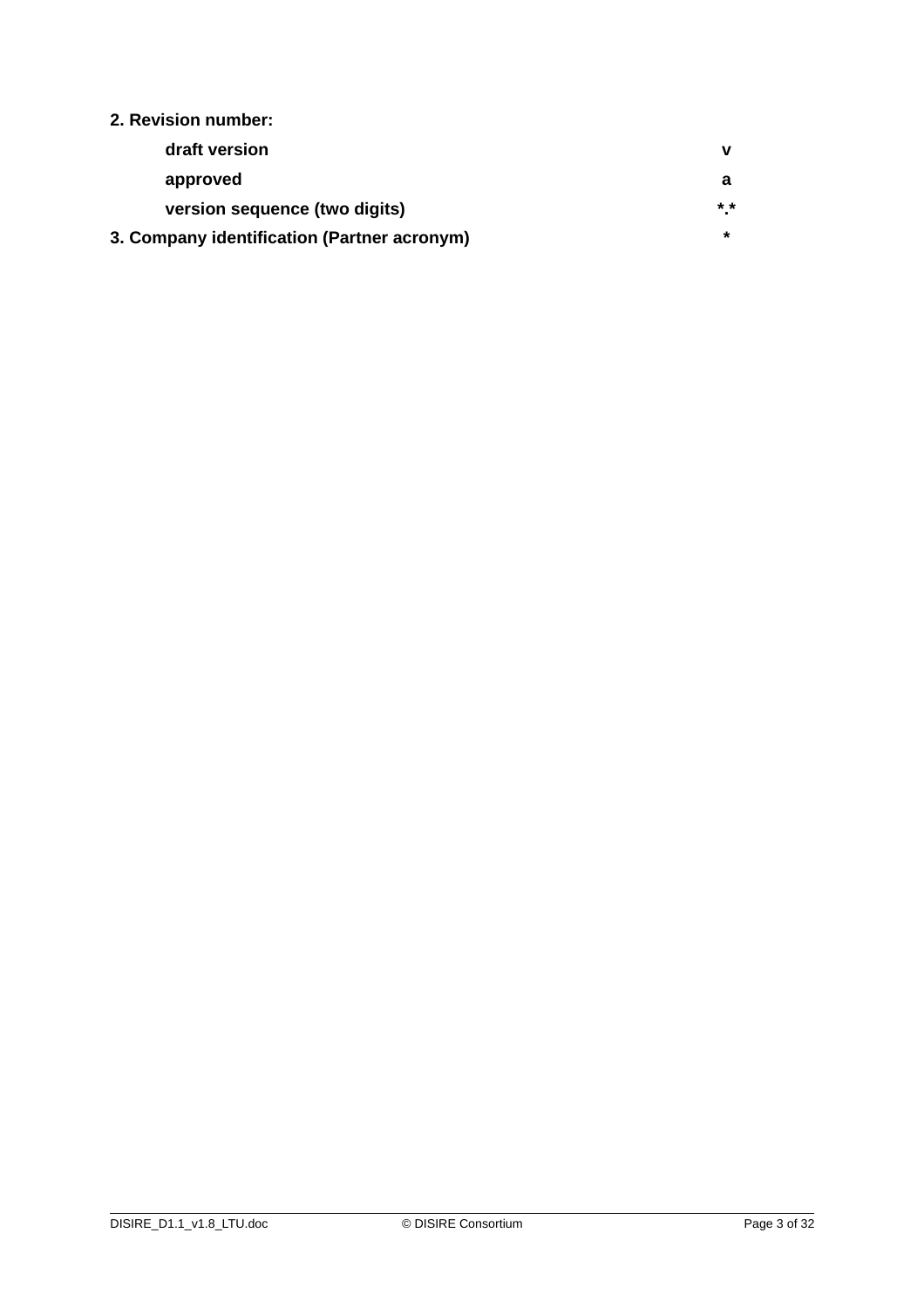## Content

| 2 WP5 Non-Ferrous Mineral Processes, KGHM: Ore tracing and fault-detection for the belt      |  |
|----------------------------------------------------------------------------------------------|--|
|                                                                                              |  |
|                                                                                              |  |
|                                                                                              |  |
|                                                                                              |  |
|                                                                                              |  |
|                                                                                              |  |
|                                                                                              |  |
| 3 WP6 Ferrous Mineral Processes, LKAB: E-pellet based tracking of iron ore in the transport- |  |
|                                                                                              |  |
|                                                                                              |  |
|                                                                                              |  |
|                                                                                              |  |
|                                                                                              |  |
|                                                                                              |  |
|                                                                                              |  |
|                                                                                              |  |
|                                                                                              |  |
|                                                                                              |  |
|                                                                                              |  |
|                                                                                              |  |
|                                                                                              |  |
|                                                                                              |  |
|                                                                                              |  |
|                                                                                              |  |
|                                                                                              |  |
|                                                                                              |  |
|                                                                                              |  |
|                                                                                              |  |
|                                                                                              |  |
|                                                                                              |  |
|                                                                                              |  |
|                                                                                              |  |
|                                                                                              |  |
|                                                                                              |  |
|                                                                                              |  |
|                                                                                              |  |
| 7 WP8 Combustion Processes: Cracking Furnace at Dow Chemical Co27                            |  |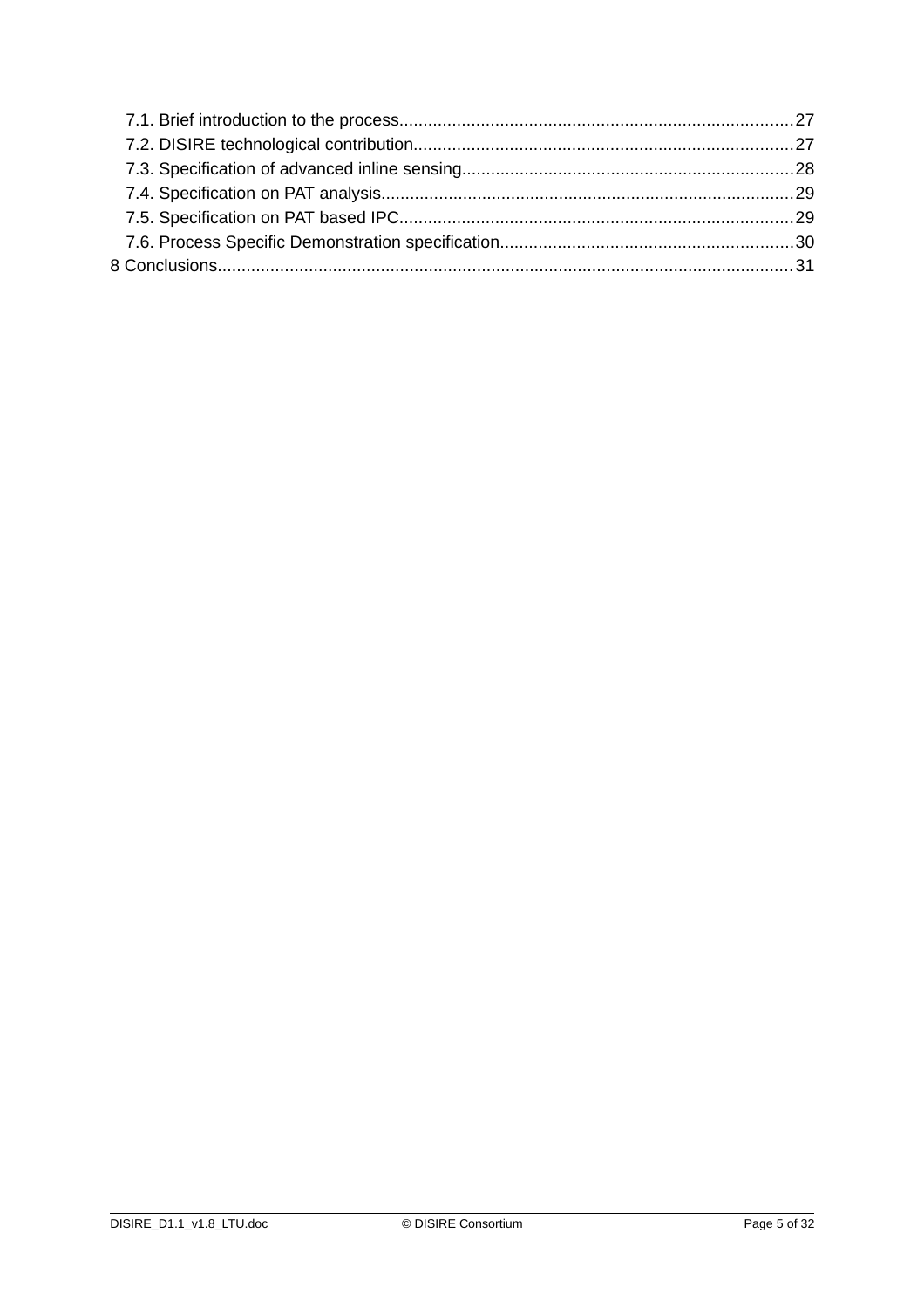# **List of Acronyms**

| <b>ABBREV</b> | Explanation                                                       |
|---------------|-------------------------------------------------------------------|
| BC.           | <b>Belt Conveyor</b>                                              |
| CC4           | C4 Crude Fraction – butane, butane, butylenes, 1,3 butadiene, etc |
| <b>CCD</b>    | <b>Charged Couple Device</b>                                      |
| <b>CFD</b>    | <b>Computational Fluid Dynamics</b>                               |
| <b>GHG</b>    | GreenHouse Gases                                                  |
| <b>IPC</b>    | <b>Integrated Process Control</b>                                 |
| <b>MPC</b>    | <b>Model Predictive Control</b>                                   |
| <b>PAT</b>    | <b>Process Analytical Technology</b>                              |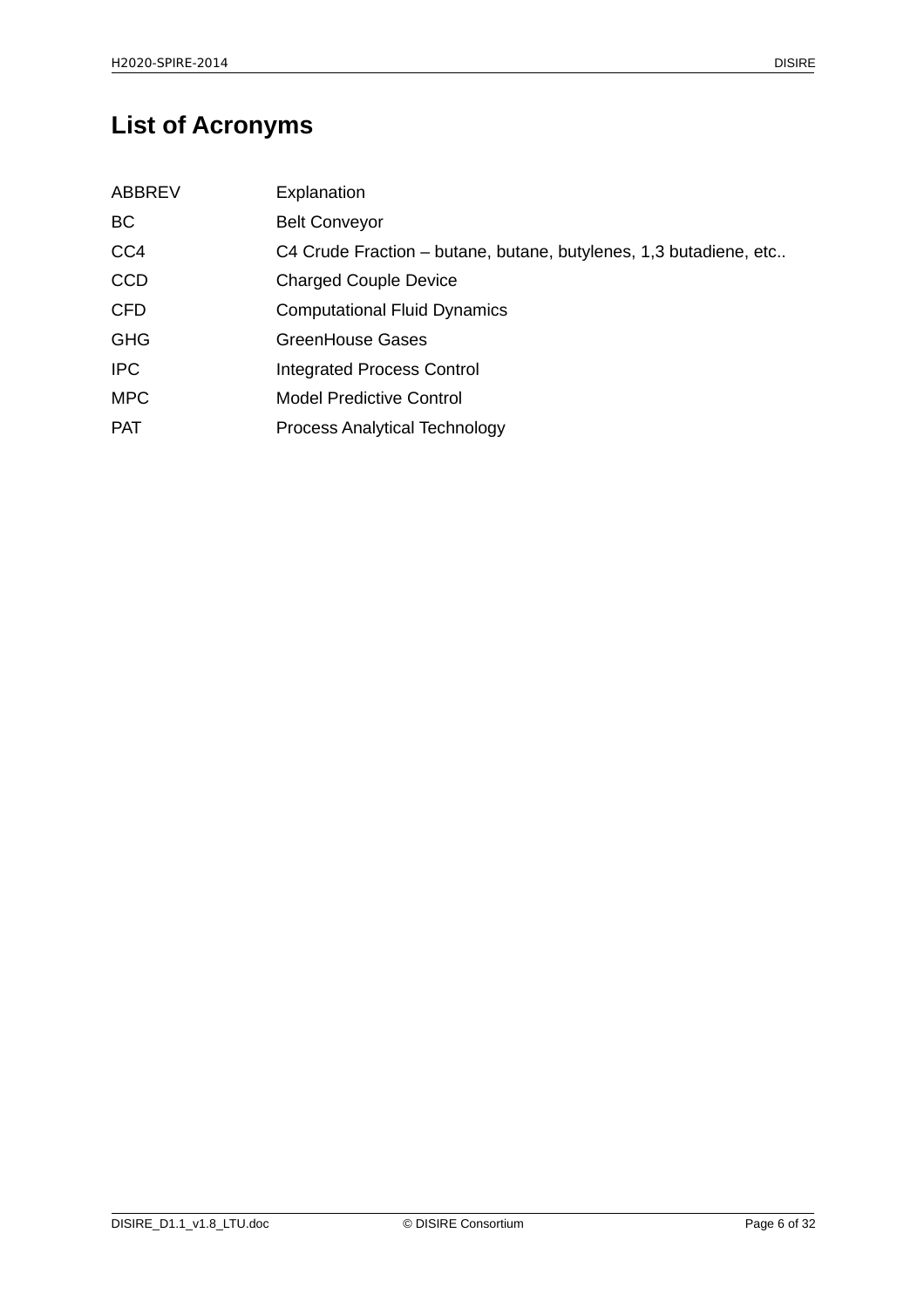#### <span id="page-6-2"></span>**1 Introduction**

#### <span id="page-6-1"></span>1.1. Summary

The aim of this document is to specify the measurable indices and the benchmark performance through which the novel sensing, PAT and IPC components developed within the DISIRE project will be evaluated and the final outcome of the project will be judged. This document thus defines the required and expected capabilities of the DISIRE technologies and relates them to specific industrial settings and evaluation procedures. The detailed specifications are obtained through an iterative process where information from all the involved partners is fused in a coherent technical specification.

## <span id="page-6-0"></span>1.2. Purpose of document

Building on top of the inputs to deliverable D1.2, the requirements and the objectives of the DISIRE project will be further detailed. A progressive strategy will be followed in order to evaluate the capabilities of each of the DISIRE subcomponents; Identifying the ad-interim experiments and field trials will aid the design of a complete and integrated demonstration that will act as the final benchmark of the project.

Furthermore, this document will give indications on the expected specifications of the DISIRE components with a particular focus on:

- 1. Specification of advanced inline sensing: This benchmark will specify metrics on the sensing capabilities developed within the DISIRE project. The sensing capabilities should be industrial demonstration specific and will target all the four industrial sectors in the project. The benchmarking will have a general character, including measuring extended properties of the sensors regarding, e.g., the surrounding environment, processing and communicating capabilities, miniaturization, efficiency, accuracy, etc.
- 2. Specification on PAT analysis: This benchmark will specify metrics regarding the ability to analyse big amount of data near- and real-time timing constraints, while at the same time providing meaningful and useful integrated information that can be utilized by the IPC framework for optimizing the overall process.
- 3. Specification on PAT based IPC: This benchmark will focus on evaluating the proposed reconfigurable and adaptable PAT when used in the proposed IPC. Specific initial test cases will be drawn from several scientific areas such as, e.g., machine learning, but the focus will be in benchmarking the efficiency of the proposed IPC with respect to the adopted industrial processes.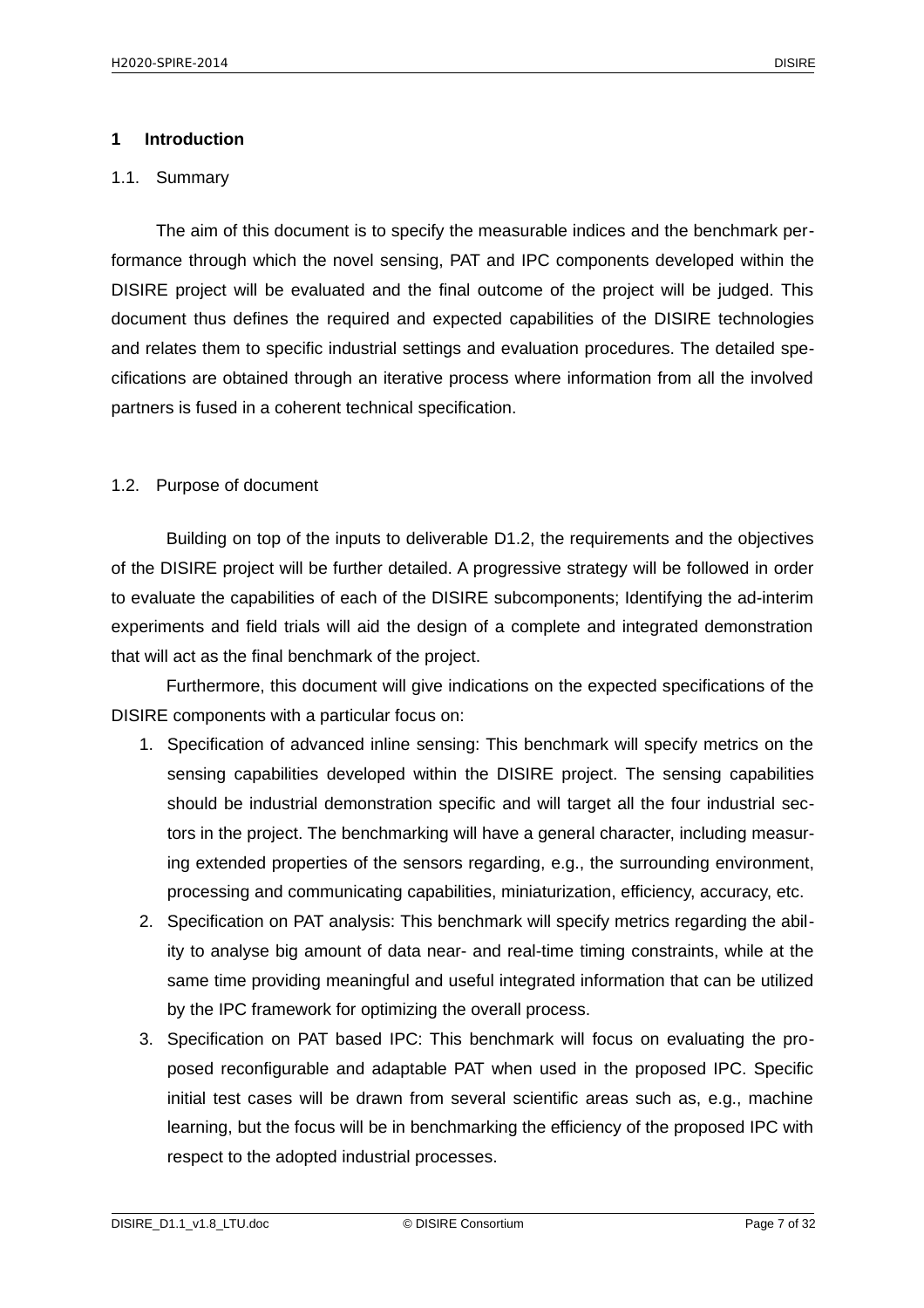4. Process Specific Demonstration specification: These benchmarks will produce clear measurable indices for evaluating the impact of the overall DISIRE project into the focused four industrial sectors of ferrous, non-ferrous, combustion and material flow. Particular attention will be given to: a) the extended experimental demonstration of the overall concept in TRL levels at least 3-5 and b) the practical evaluation of the direct impact of the DISIRE platform to the overall SPIRE objectives regarding the sustainable process industry and the direct measurement of the achievable reduction in resources and energy.

## <span id="page-7-1"></span>1.3. Methodology

For each industrial process a short introductory description will be provided stating each problem and giving the general picture. Then, the novel DISIRE components will be focused and for each of them detailed specifications will be given according to the division introduced in Section 1.2.

#### <span id="page-7-0"></span>1.4. Partners involved

| <b>Partners and Contribution</b> |                                                           |
|----------------------------------|-----------------------------------------------------------|
| <b>Short Name</b>                | <b>Contribution</b>                                       |
| <b>LTU</b>                       | Coordinating and integrating inputs from partners         |
| <b>DOW</b>                       | Description of the WP8: Combustion Processes              |
| <b>MEFOS</b>                     | Description of the WP7: Steel Processes                   |
| <b>ETEC</b>                      | Description of the WP6: Ferrous Mineral Processes         |
| <b>LKAB</b>                      | Description of the WP6: Ferrous Mineral Processes         |
| <b>IMTL</b>                      | Coordinating and integrating control specific discussions |
| <b>KGHM</b>                      | Description of the WP5: Non-Ferrous Mineral Processes     |
| <b>ABB</b>                       | Description of the WP5, 6, 7 and 8                        |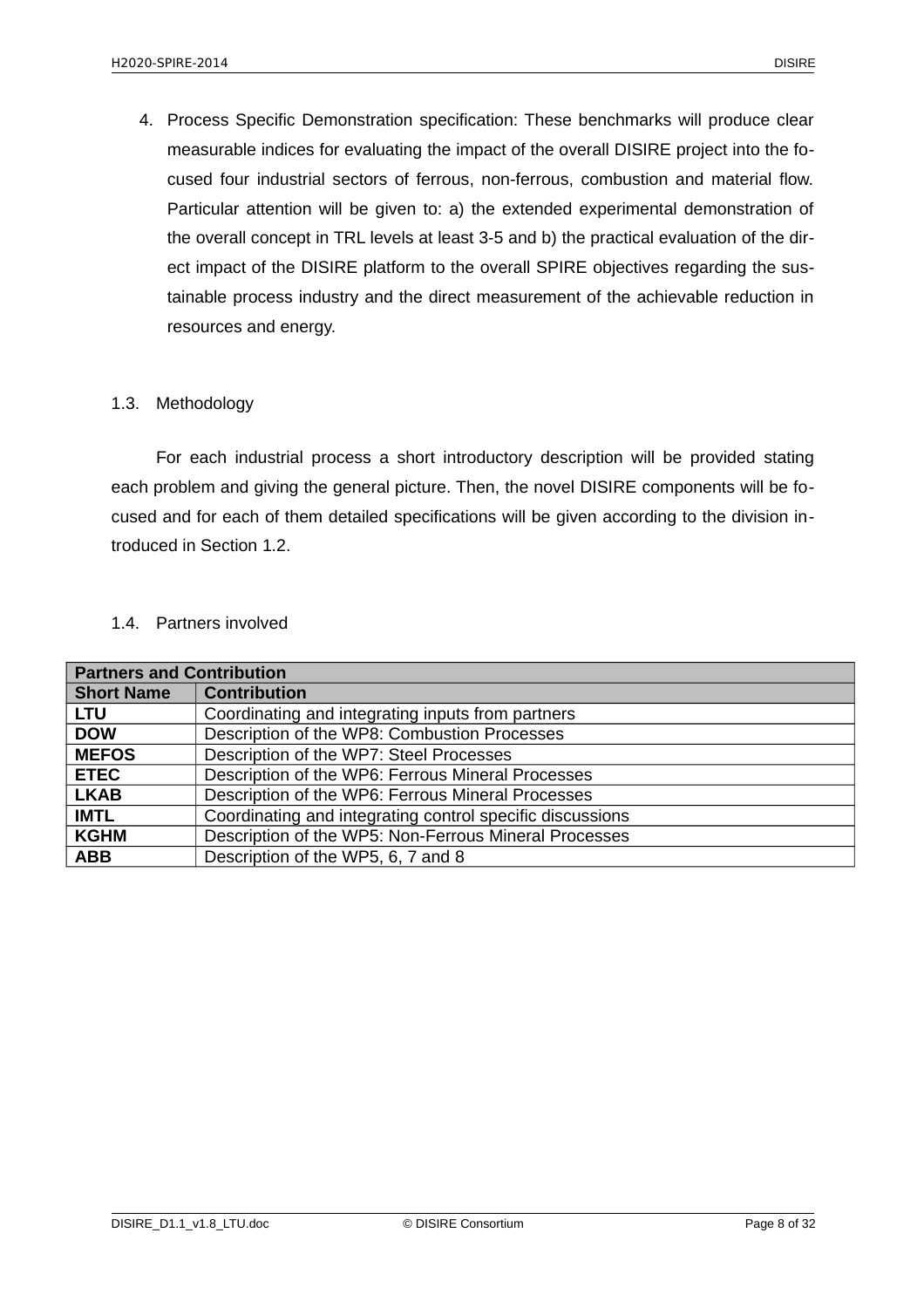## <span id="page-8-2"></span>**2 WP5 Non-Ferrous Mineral Processes, KGHM: Ore tracing and fault-detection for the belt conveyor system**

#### <span id="page-8-1"></span>2.1. Brief description of the process

The Belt Conveyor (BC) system in KGHM's copper mines transports the raw ore from underground storages<sup>[1](#page-8-3)</sup> to the surface<sup>[2](#page-8-4)</sup> where the flotation process takes place. The BC system is an open-loop process (meaning that there is no automatic control of the flows) characterized by its continuous operation and the high throughput. It comprises complex, redundant ramifications over large underground areas; Main and secondary transportation lines have different capacities and their functioning is overseen by a human according to factors such as the availability of the ore and stop conditions such as the breakdown of individual links.

There is a pressing interest in optimizing/tuning the chemical processes at the processing plant in function of the composition of the utilized ore (which varies with the extraction area). To this aim, it is necessary to develop sensing technologies that are able to trace the flow of different batches of ore and identify how the ore from different underground mining developments is mixed during the transportation.

At this point, we refer the reader to the DISIRE deliverable  $D1.2<sup>3</sup>$  $D1.2<sup>3</sup>$  $D1.2<sup>3</sup>$  for a detailed discussion of the process, the aims established within the DISIRE initiative and the role of the individual partners.

## <span id="page-8-0"></span>2.2. DISIRE technological contribution

The foreseen DISIRE contribution towards the ore transportation system can be summarized as follows (see also Figure 1):

- a) DISIRE based in situ sensors for tracking the ore;
- b) DISIRE based online PAT, with potential extensions in influencing the overall IPC and the fault predictors.

<span id="page-8-3"></span><sup>1</sup> Underground storages called *bunkers* are employed as an efficient interface between the mining face and the CB system. The feeding points to the CBs, a.k.a. *screens*, are located in correspondence to the bunkers.

<span id="page-8-4"></span><sup>2</sup> More specifically, the output points of the CB system are vertical tunnels known as *shafts* from which the ore is raised to the surface through *hoists*.

<span id="page-8-5"></span><sup>3</sup> Application scenarios and demonstration activities specifications, DISIRE deliverable, 2015.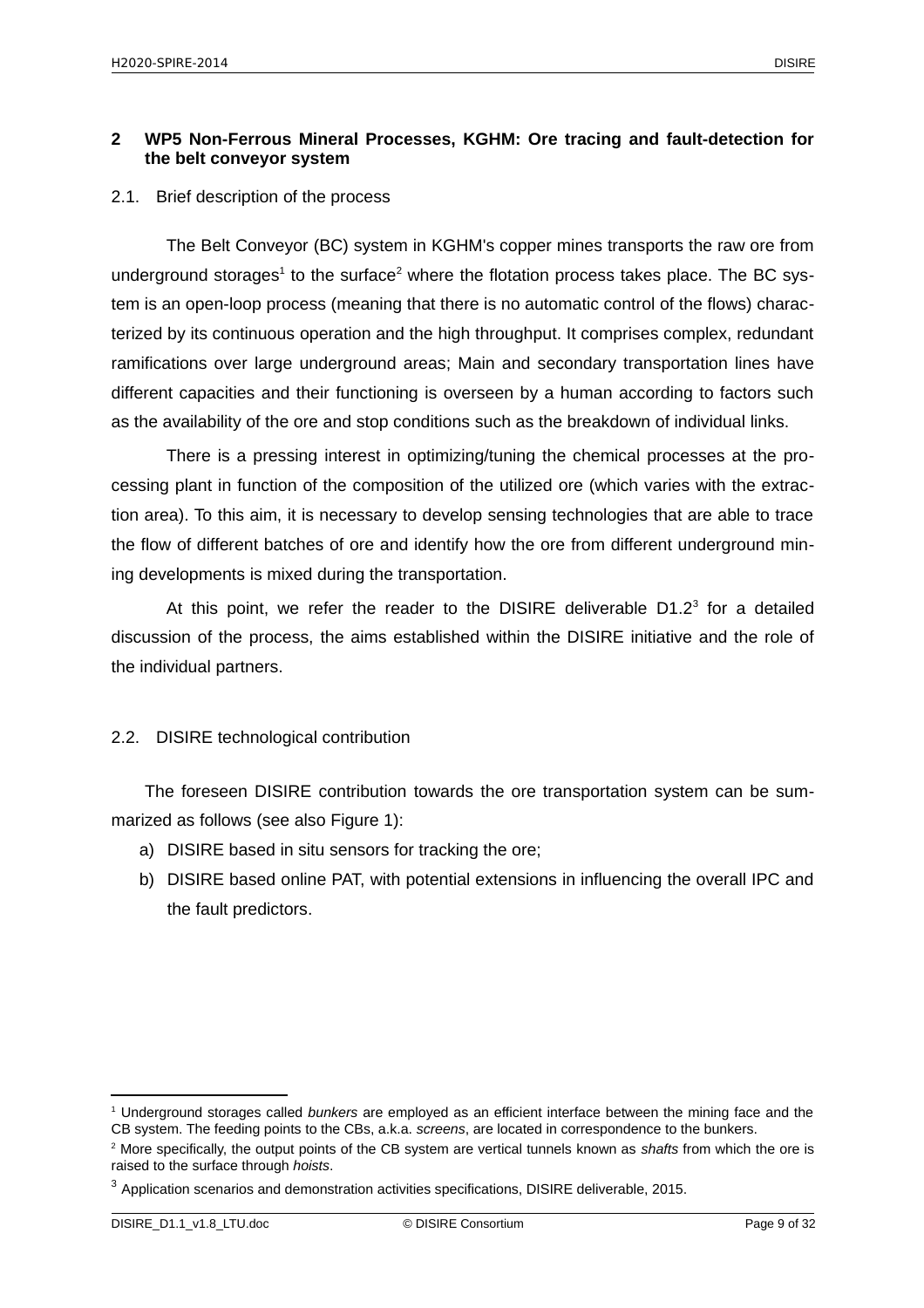

*Fig. 1: DISIRE technological impact in the ore Transportation System.*

## <span id="page-9-0"></span>2.3. Specification of advanced inline sensing

There is a strong requirement that the novel sensor technologies should be able to provide a reliable information in order to be included into the production control process -– e.g., the Quality Assurance-Quality Control (QA/QC) system. An upgrade of the existing QA/QC procedures that would match international standards is a great need of the KGHM domestic operations and investigations of the possible improvements have already been undertaken.

It is worth noting that the considered e-pellet based technology does not guarantee the full recovery of the pellets at the destination point. Nevertheless, the loss of e-pellets will not influence the quality of the data, and thus the corresponding information gathered.

The size and material from which the pellets will be built has to be adapted to the specific mining conditions and to be robust to the potential mechanical damage. Due to the lithological diversity and the employed drilling&blasting technology, the granulation of the ore flow reveals a great diversity.

The information about the lithological composition of the copper ore delivered to the processing plant, its tonnage and the original location where it has been mined, will be utilized in the currently being developed system (ConVis) of automatization and optimization of the process preparation of ore milling and storing. The detailed recognition of transporting of the ore from various fields of the mine will allow the processing plant to manage raw ore bunkers voids which is crucial for the proper blending and managing of ore in the ConVis system.

The following targets are to be achieved with the help of ConVis system:

- Optimisation of supply of the raw ore (monitoring of crushers and screens, monitoring of depots in the crumbling and milling areas and in the crushed ore depot; additional algorithms enabling automatized technological solution finding will be used;
- Stabilisation of ore granulation monitoring and instant response on any imperfection occurrence (recording of hammers working time, screens in crushers, analysis of vi-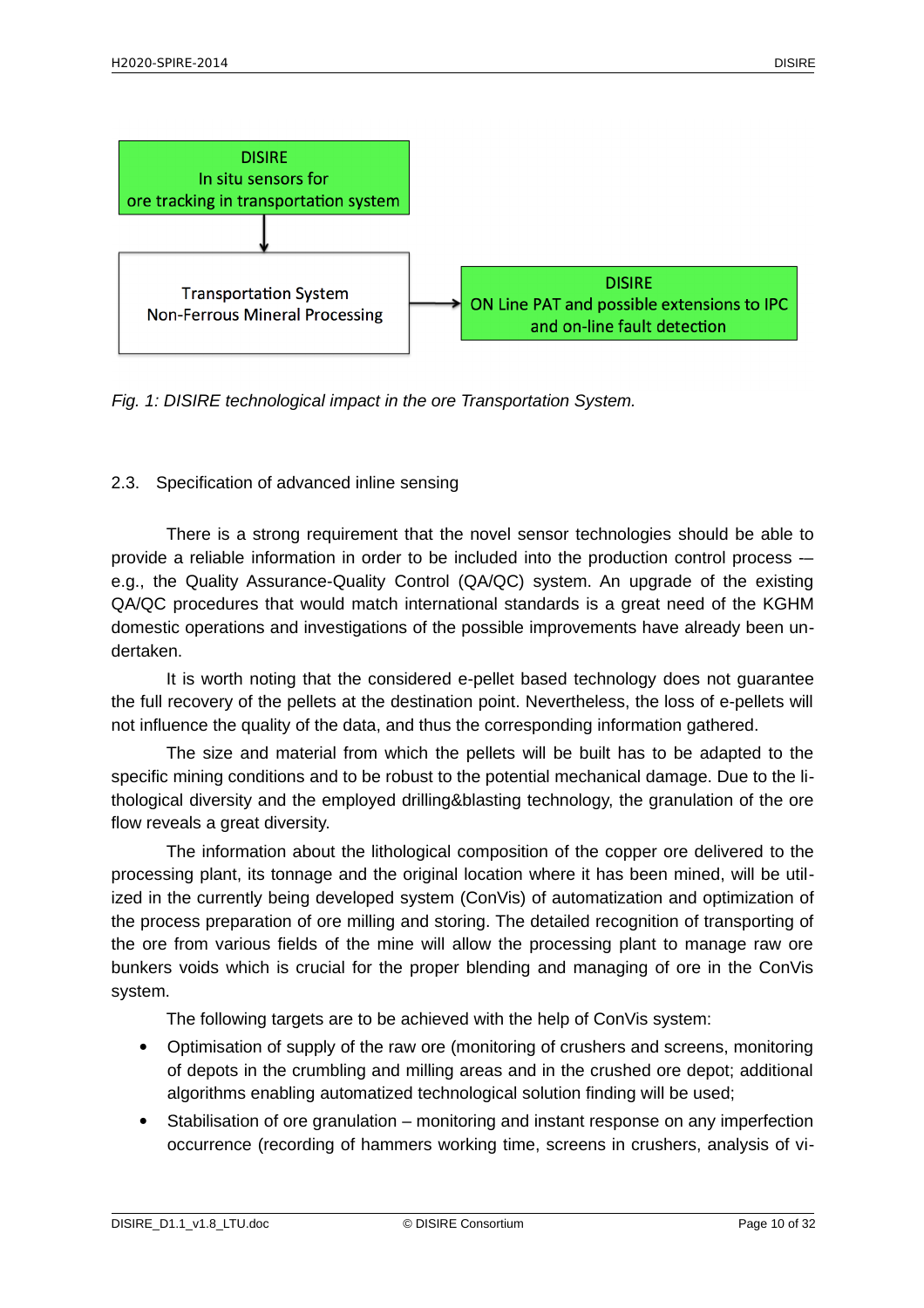bration and temperature gauges installed on bearings of the main machinery equipment – crushers, screens);

 Automatic safe mode of work over crushed ore bunkers that are switched off due to any maintenance activities.

The optimization is aimed to match the blending and separating criteria for the ore in particular milling bunkers following the information about the lithological composition and granulation of the copper ore being delivered by the BCs to the concentration (processing) plant as well as minimizing the downtime of BCs in order to ensure the optimal ore supply directed to milling.

Such efforts should stabilize and optimize the ore milling and separation equipment work which in turn will benefit the overall transformation process and decrease its specific energy consumption. It also being stressed, that the benefits are difficult to identify exactly and that they can only be verified by an assessment based on industrial trials.

Pellets should carry information about the lithological composition of the copper ore delivered to the concentration (processing) plant. This can be achieved either directly by coding identified lithological composition or indirectly by identifying the origin of ore. Origin of the ore related to the mine geological database (either a existing geological samples database or a novel three-dimensional geological model of the deposit) provides information about lithological composition of the ore.

At this time, based upon the large set of various geological data already stored in databases of samples, digital maps, sections, in the KGHM the geological & mining software DATAMINE is being implemented. The geological, 3D model of the copper ore deposit with the 3D model of mine developments and workings are being built. Once this work will reach a sufficient degree of maturity, the geological model will be regularly updated with the new samples taken from the mined faces. The annotation of mining field embedded into pellets, combined with the information about the geological structure as identified from the 3D model can be then used for recognition of lithological composition of the mined ore.

Due to the nature of the transportation system in the mine, ores from different origins are mixed. Thus, the system should estimate parameters (lithological composition) of the blended ore upon the analysis of the set of pellets read by readers.

## <span id="page-10-0"></span>2.4. Specification on PAT analysis

The concentration plant needs about four hours in order to switch processing parameters, thus the information on lithological composition should be made available in advance. The data read at pellet scanners do not have to be transmitted online, since the ore transportation time from the skip to the concentration plant lasts approximately 4 hours. Statistical analysis and post-processing of the acquired data could be performed offline regardless of the mineral processing.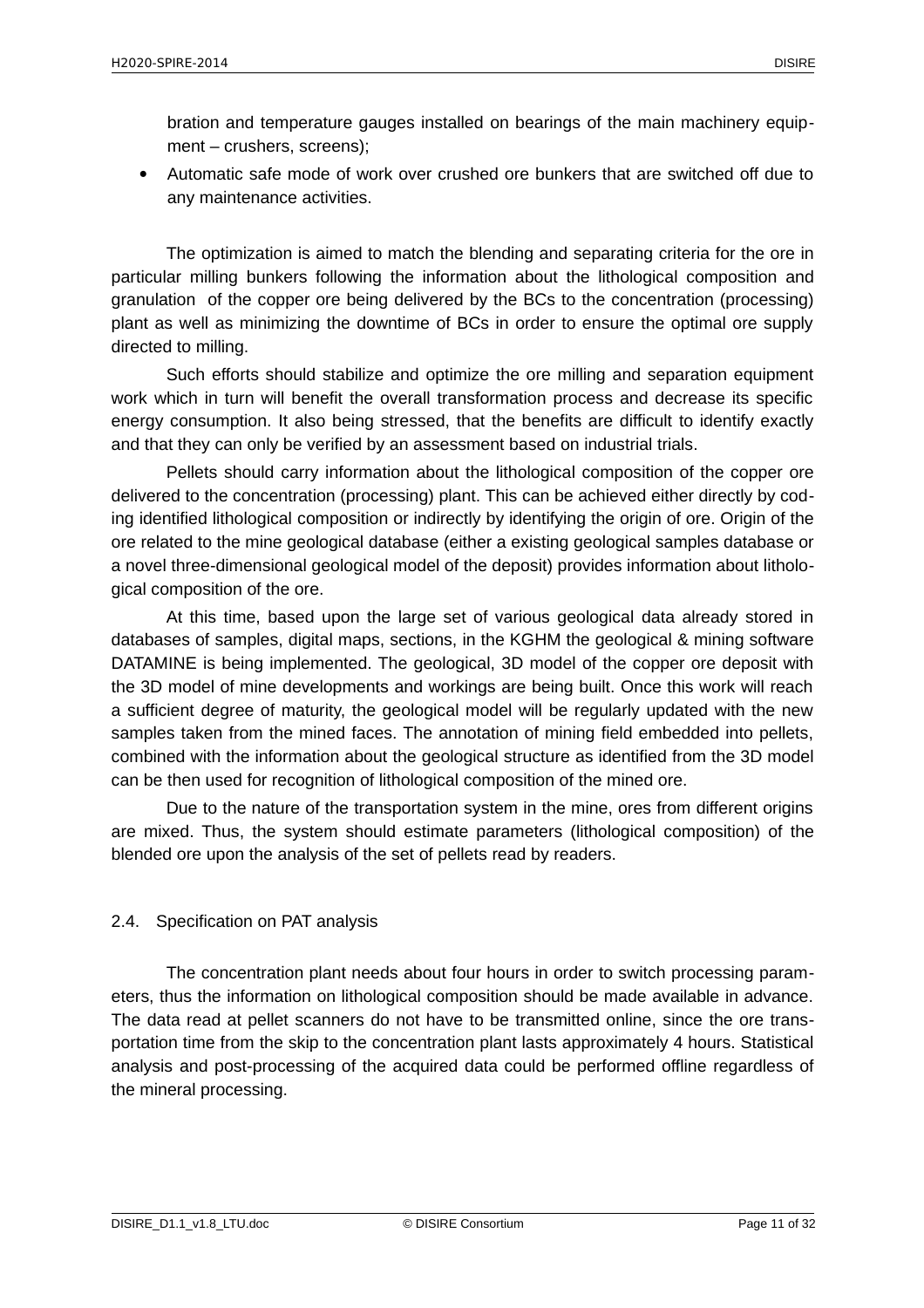#### <span id="page-11-1"></span>2.5. Specification on PAT based IPC

The aim of the pellet-based technology is to control the mineral processing parameters on the basis of the actual, time-varying lithological composition of the ore.

The improvements could be assessed through the following measurable indices:

- energy consumption of copper ore crushing and milling (energy impact);
- decreased amount of waste/ increased recovery.

#### <span id="page-11-0"></span>2.6. Process Specific Demonstration specification

Knowledge regarding lithology of the transported ore supports the optimization of the crushing and milling processes. The expected improvements are related mainly to the energy consumed during these processes. It is crucial to minimize energy consumption, since it directly and sensibly affects the overall costs of the mineral processing. It is also desired to decrease the amount of waste and increase the recovery indices.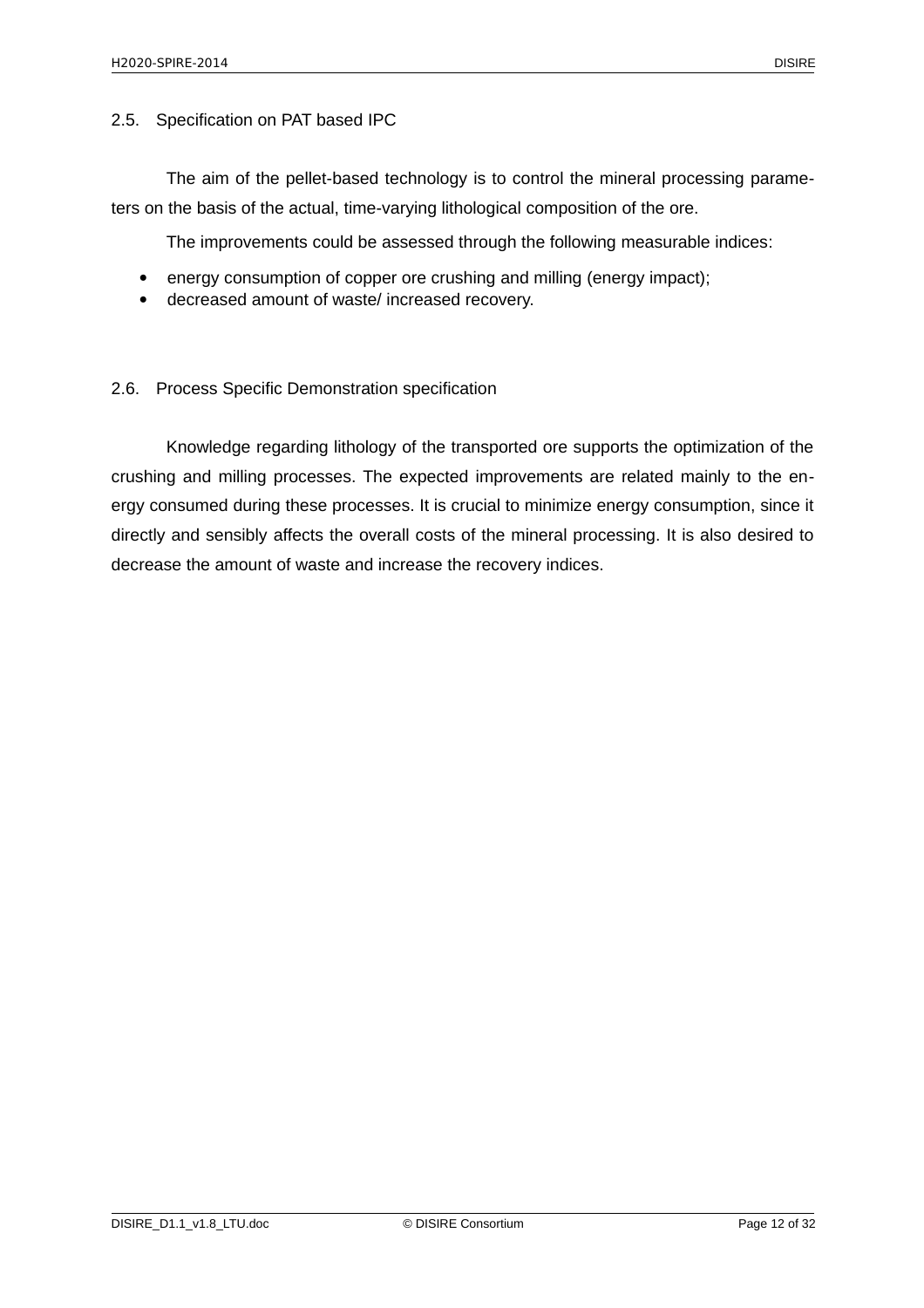## <span id="page-12-2"></span>**3 WP6 Ferrous Mineral Processes, LKAB: E-pellet based tracking of iron ore in the transportation chain**

## <span id="page-12-1"></span>3.1. Brief introduction to the process

The logistics of the refined iron ore products involve the management of temporary storages - *silos* - at the production sites and the terrestrial and maritime transportation of the pellets to the end-users.

Each link in the chain is characterized by different physical capacities and can involve the mixing of different batches of the product; this can happen, for example, during loading and unloading operations. On one hand, the composition of the pellet needs to vary depending on the type of transformed goods to which it is intended and the specific needs of different market segments. On the other hand, it would be economically inefficient to fully separate those batches that have different properties. An increased awareness of the flows along the transportation chain is thus instrumental to quantifying and assuring the quality of the delivered pellets.

We refer the reader to deliverable  $D1.2<sup>4</sup>$  $D1.2<sup>4</sup>$  $D1.2<sup>4</sup>$  for a detailed discussion of the process, the aims established within the DISIRE initiative and the role of the individual partners.

## <span id="page-12-0"></span>3.2. DISIRE technological contribution

The foreseen DISIRE contribution towards tracing e-pellets in the logistic chain can be summarized as follows (see also Figure 2):

- 1) DISIRE based in situ sensors: RFID based transponders are deposited in the material flow at the point of origin for the transportation chain to be measured; Detection of the transponders is made by the use of antennas around or over the process flow.
- 2) DISIRE based traceability capabilities of the pellets: The traceability capabilities are expected to increase from off-line studies of databases and printouts to an estimate of when a certain product has been produced and when it has passed certain production steps.
- 3) DISIRE based online PAT module for the Ferrous Mineral Processing with potential extensions in influencing the overall IPC in simulation and hardware in the loop trials; By introducing PAT into the transportation chain the aim is to be able to determine the spatial distribution of a specific batch at specific time and thus how it is mixed with different batches.

<span id="page-12-3"></span><sup>4</sup> Application scenarios and demonstration activities specifications, DISIRE deliverable, 2015.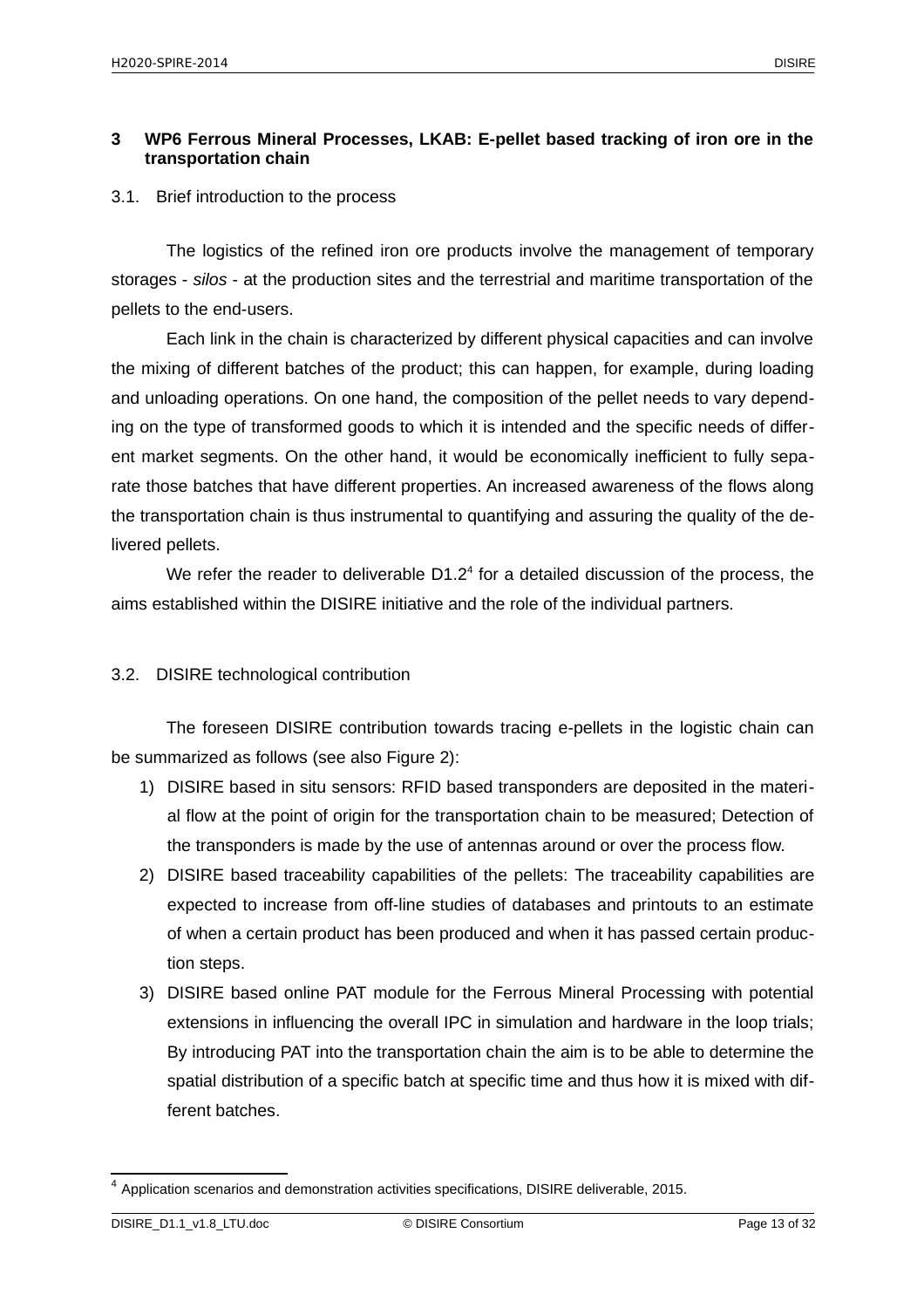

*Fig. 2: DISIRE Technological Impact in the Ferrous Mineral Processing Industries.*

## <span id="page-13-0"></span>3.3. Specification of advanced inline sensing

The industrial process of pellet production is naturally split – in both time and space into hot and cold sides. We stress that throughout the DISIRE project a greater emphasis will be put on the hot side since this is where the most affecting and novel solutions can be researched and applied. Consequently, the research and development of novel sensing devices to be applied to the so called cold side has been concentrated on the acquisition of positioning information as further elaborated below.

Specifically, the target for a localization technology in the ferrous mineral processing plants is that of endowing the transportation chain of the finished product with batch tracing capabilities. By being able to follow product batches, from the manufacturing site onwards to the harbours, where it will be loaded on the maritime transports, it becomes possible to steer the material to different customers according to the incoming material's properties and the end-user's requirements.

In addition, such positioning technology allows the measurement of the pellets at the initial storage locations. This therefore enables not only the estimation of the properties of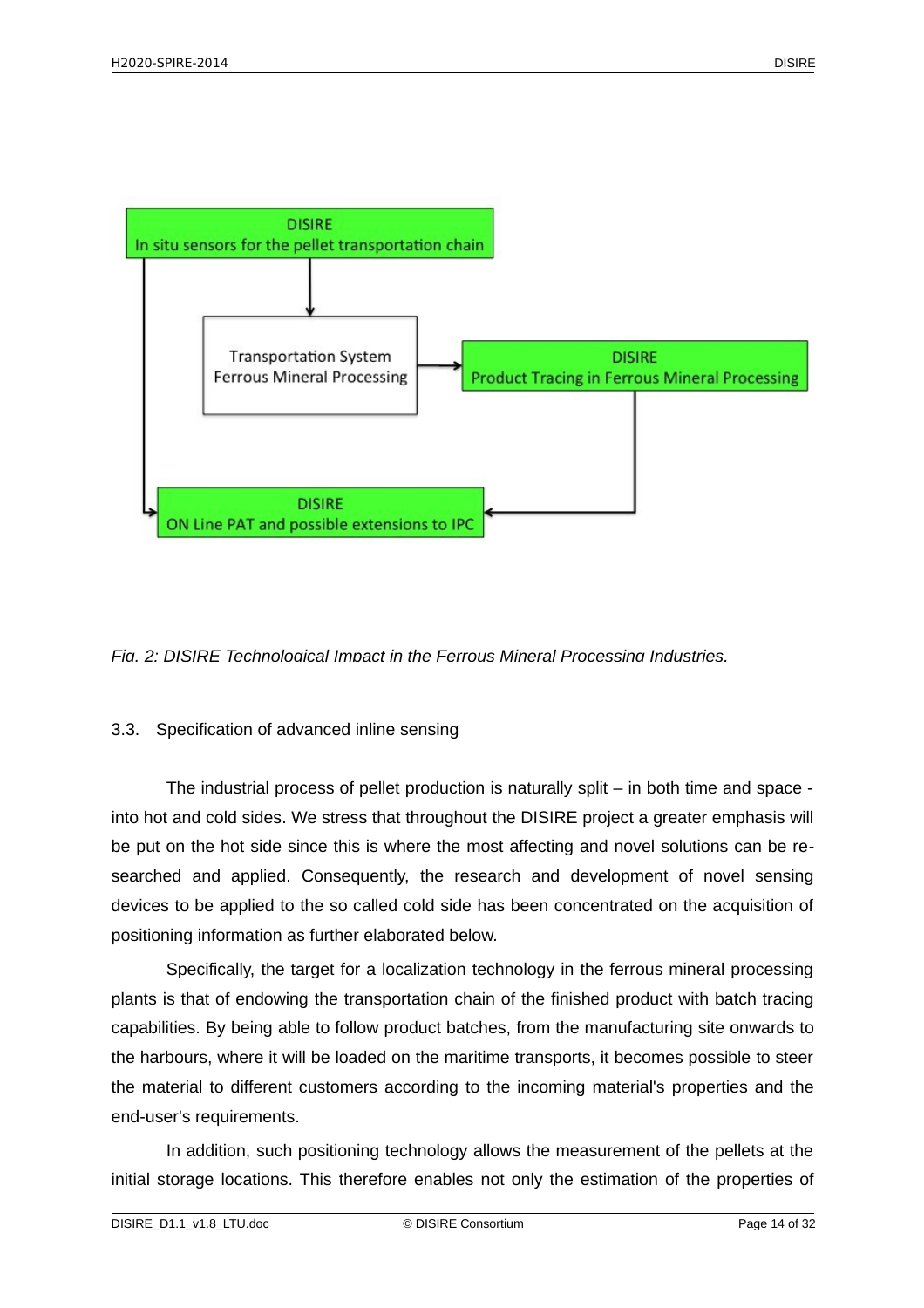the product at the harbours but allows predicting these properties throughout space and time along the logistic chain. Positioning information is moreover instrumental to the future utilization of in-situ sensors where the location can be exploited as meta-data attached to measurements of a different kind and can be further exploited to estimate distribution densities of the sensed properties.

Towards the above measurement and estimation aims, a model-based approach will be considered and specifically a novel model of the pellet transportation process will be researched and developed.

No new positioning sensors will be developed within the scope of this project. Instead, a novel miniature RFID-tag technology will be adapted to these processes and operationally tuned in order to be employed to spread markers within the pellet batches. The segregation effects of the tags will be studied and evaluated according to their size in order to enable future designs of RFID-tags that integrate additional kinds of sensors. Indeed, for positioning in a transportation chain, the most promising choice of technology is the passive RFID approach. In this technology, passive transponders use energy supplied by a reader antenna to power the internal electronics. The transponders are deposited in the material flow at the point of origin for the transportation chain to be measured. Detection of the transponders is made by the use of antennas around or over the process flow. The segregation effects of the tags will be studied and evaluated according to their size in order to enable future designs of RFID-tags that integrate additional kinds of sensors. Major technical challenges include detectability in the harsh environment and miniaturization to reach pellets sized transponders.

The described methodology is based on off-line models for the prediction of the product, separated into virtual batches. In the sequel, the position of these virtual batches is calculated based on statistical models obtained by use of RFID pellets or e-pellets throughput times from different process sections. The transit times are measured as the RFID pellets pass readers along the transportation chain. The detectability of the RFID pellets thus need to be high enough to be useful for model validations and the same RFID pellets needs to pass several readers. Currently, the detectability of each sensor depends on its size. Earlier experiments have shown that tags of the same size as the iron ore pellet  $(Ø 10,0-12,5 \text{ mm})$ have a detection rate around 20% at some installations, which is too low for model calibration and validation purposes. New RFID transponders are developed and off the shelf products can be aso utilized in this case, where the detection rate in these cases will be also evaluated. Additionally, in DISIRE it will also continue to study if larger sized pellets with higher detection rates can be used. The risk with such larger transponders and enclosures is that they segregate and therefore generate wrong throughput estimates. Early experiments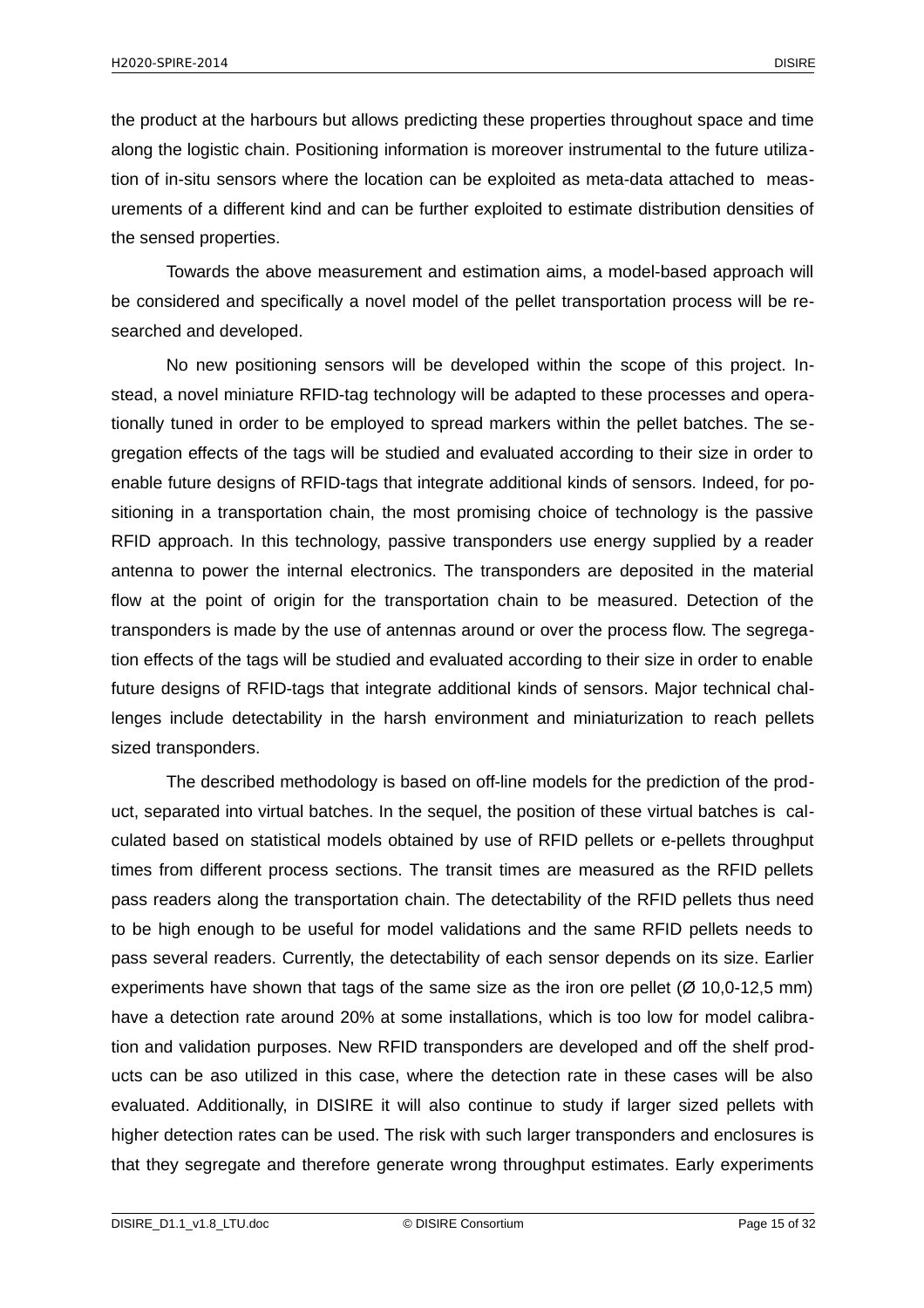in the DISIRE project have not indicated grave tendencies of segregation, but more work is needed in this area, thus the results will have to be verified in full-scale testing.

A measurable goal of the DISIRE project will be the increment of the reading rate for the small tags by at least 50%. A second goal will be to investigate and demonstrate how larger tags can be included without segregation from the real pellets.

DISIRE will also study possibilities for position triangulation using larger, active transponders using multiple antennas. One important variable here will be the penetration depth and attenuation of the radio signal in the iron ore pellets. Laboratory tests of 20kg samples have not shown large attenuations, but these results may differ when performed in full-scale ore silos where the distance between transponder and the antennas may exceed 50m.

#### <span id="page-15-0"></span>3.4. Specification on PAT analysis

The PAT analysis will focus on correlating the positioning measurements in time and thus providing aggregate statistical descriptions of the state of the transportation chain at specific points in space and time. The passive RFID measurements will allow the analysis of the distribution of the tags along the iron ore pellet transportation chain and thus also that of the pellet mixing rates at specific points and the overall mixing behaviors.

An important role in the statistical state reconstruction problem is played by the actual detectability properties of RFID pellets that will have to be studied and characterized through field trials. These trials will provide the ground truth to identify and compare simulation models of the transportation chain. A difficulty here is that the detectability of the RFID transponders induces different technological and development decisions: On one hand, too few detected RFID pellets will lead to large modeling uncertainties; On the other hand, larger RFIDpellets increase detectability (through the larger antenna size), but the larger casings have already exhibited strong tendencies to segregate, which introduce bias in the models. It will be then interesting to dedicate part of the work in the field trials to the study of the means (for example, using different shapes and materials) by which one can let larger RFID-pellets flow within the batch like actual pellets. In the future, exploiting larger casings will allow the integration of sensors such as accelerometers and moreover batteries and memory storage. Active tags that are able to detect acceleration, pressure or temperature will also facilitate analysis of, for example, the transportation induced stresses (the latter in turn could aid the redesign of the most stressful stages in the transportation chain).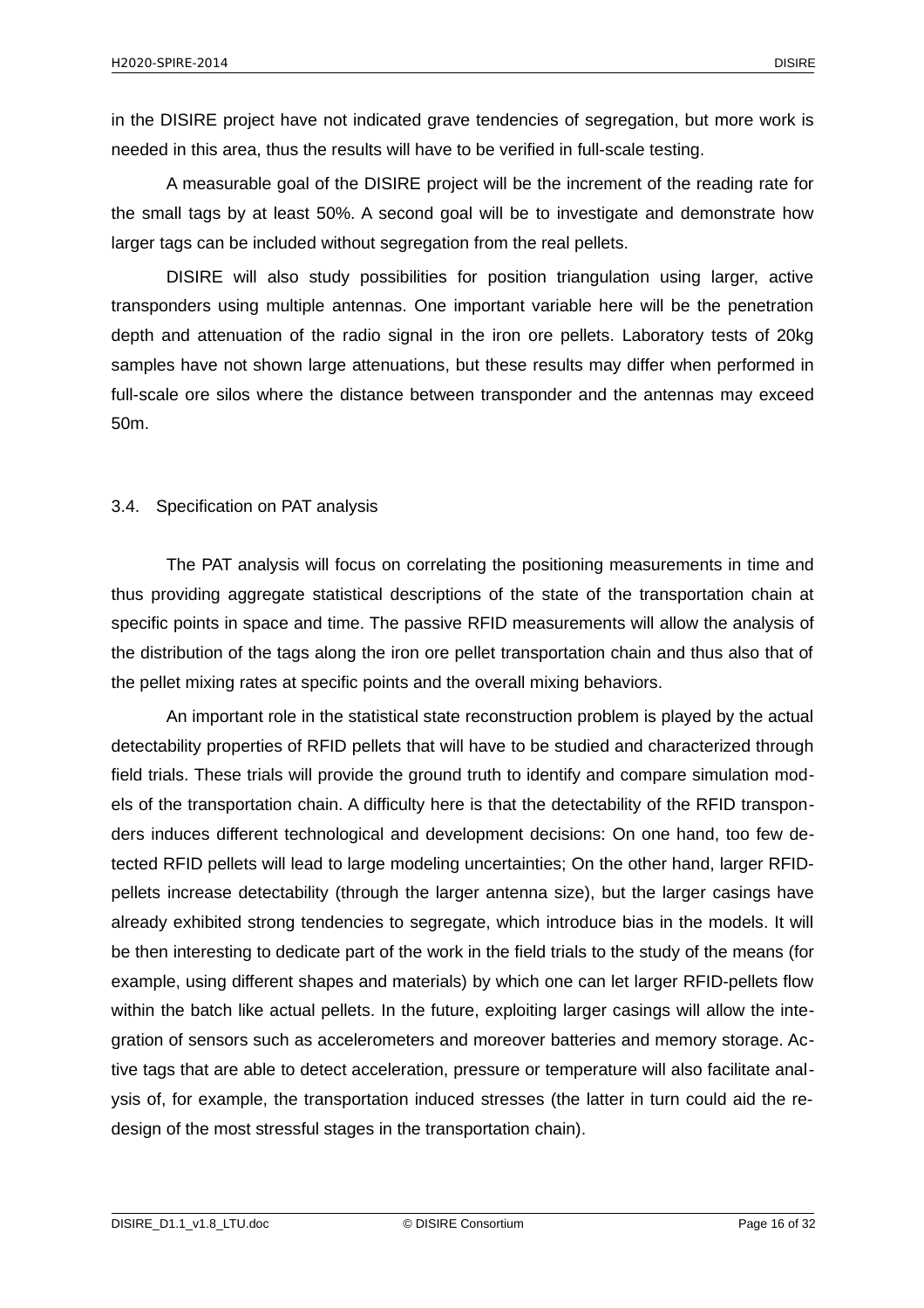Preliminary case studies will be performed to evaluate existing and readily available / off-the shelf RFID sensor platforms. This will result in a selection of those platforms that, once refitted with ad-hoc casings, can potentially withstand the harsh interaction along the transportation chain, while providing the desired performance. These platforms will then be evaluated, if possible, in field trials.

Finally, the acquired data will be processed offline by comparing the estimation capabilities of the novel model with the actual field measurements

The objective of using the new PAT in the transportation chain is to give information related to a specific batch such as the batch's location at a specific time and how it is mixed up with other batches. Moreover, assuming knowledge of the specific properties of a batch at the origin the newly available information will enable to perform steering decisions in connection with the customer requirements, the state of storage facilities and other quality issues.

## <span id="page-16-1"></span>3.5. Specification on PAT based IPC

As discussed above and in Deliverable  $D1.2<sup>5</sup>$  $D1.2<sup>5</sup>$  $D1.2<sup>5</sup>$ , the main objective is to allow the discrimination of batches of pellets with differing material properties. A second objective is to predict and control, through a mixture model, the spread and amplitude at shipment that results from process disturbances. In other terms, an objective is to facilitate product management in the presence of disturbances.

The logistic chain as well as the grate process will generate knowledge useful for offline or open loop control purposes. The LKAB processes are not expected to be controlled in closed loop during the development of the DISIRE project. The existing control systems for the LKAB processes are open-loop. Human operators perform control decisions based on the simulation of the position of virtual product batches in the transportation chain. Control strategies will therefore be developed to utilize the information obtained by the traceability models, in the sense that operators will be able to guide the flow of products with certain properties to selected customers where these properties are not harmful or even beneficial.

## <span id="page-16-0"></span>3.6. Process Specific Demonstration specification

With new possibilities to track and trace iron ore pellets in the logistics transportation chain in combination with a novel model, the iron ore producer, LKAB, will improve the ways of controlling how different types of products can be handled in the logistic flow. For example

<span id="page-16-2"></span><sup>5</sup> Application scenarios and demonstration activities specifications, DISIRE deliverable, 2015.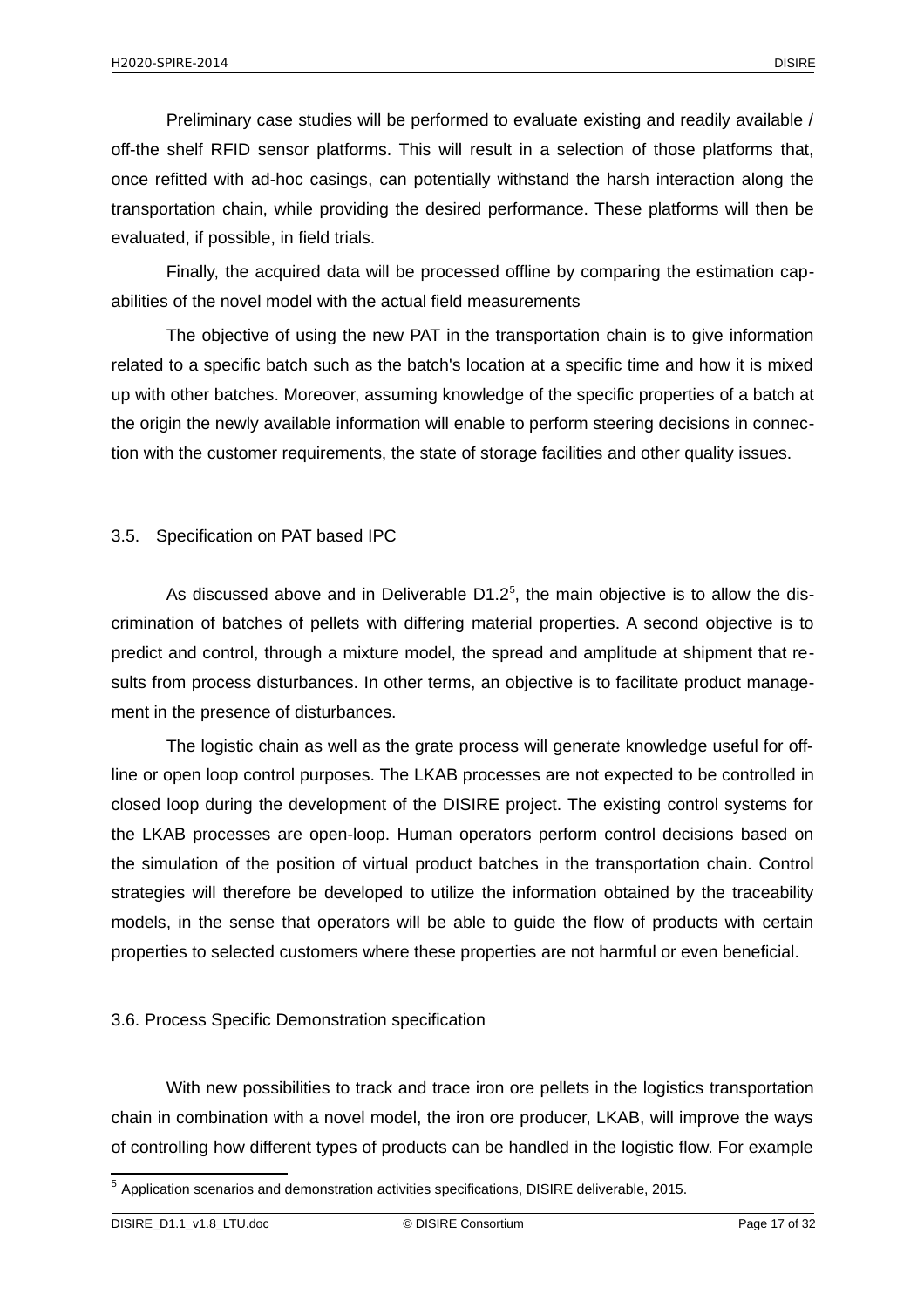a product batch with a deviating quality parameter that requires to be stored separately can be handled more efficiently reducing the amount of pellets with different properties that have to be stored at each time.

A measurable performance index is therefore the amount of material that has to be separately stored to be later made available for mixing with another production batch. Reducing this amount and the possibility of predicting how the product batch with deviating quality is distributed along the logistic chain are improvements in this area.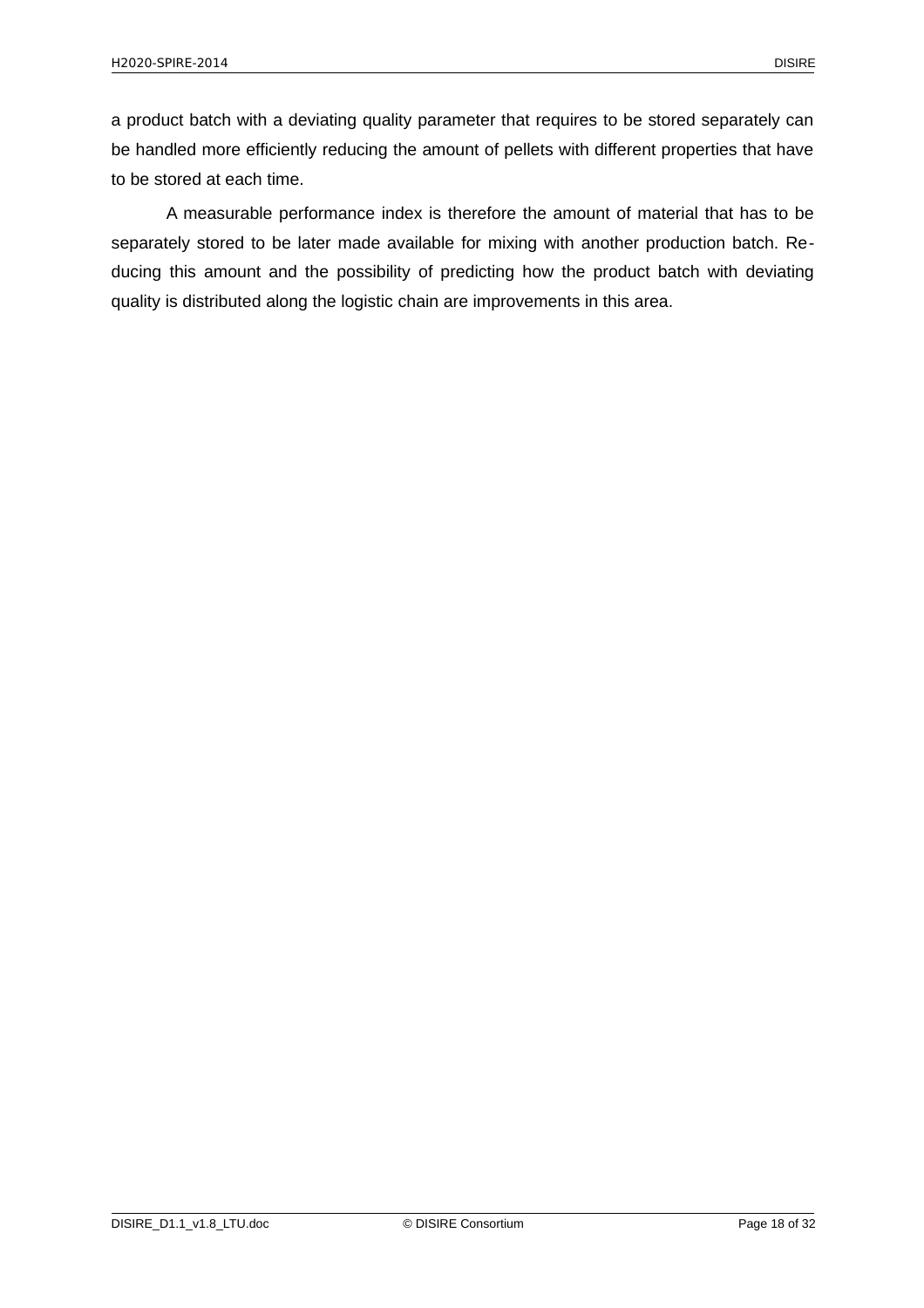#### <span id="page-18-2"></span>**4 WP6 Ferrous Mineral Processes: LKAB thermal grate**

#### <span id="page-18-1"></span>4.1. Brief introduction to the process

The last production stage in the refinement of the iron ore pellets involves a thermal process called Grate<sup>[6](#page-18-3)</sup> Kiln<sup>[7](#page-18-4)</sup>. During the passage through the grate, the initially moist pellets are dried, heated and oxidized before being sintered<sup>[8](#page-18-5)</sup> in the kiln. The gas composition and the temperature (which can reach up to 1300°C) inside the grate affect the oxidizing reaction and thus the final quality of the product.

A natural control objective is the tuning of the reaction through the observation of these variables, along the process, and at different times.

We refer the reader to deliverable  $D1.2<sup>9</sup>$  $D1.2<sup>9</sup>$  $D1.2<sup>9</sup>$  for a detailed discussion of the process, the aims established within the DISIRE initiative and the role of the individual partners.

#### <span id="page-18-0"></span>4.2. DISIRE technological contribution

The foreseen DISIRE contribution towards the grate process can be summarized as follows (see also Figure 3):

- a) DISIRE based in-situ sensors for temperature and gas composition measurements;
- b) DISIRE based online PAT, with potential extensions in influencing the overall IPC in simulation and hardware in the loop trials.

The novel in-situ sensor technology will be able to report data while the sensing devices are transported through the Grate (online PAT). By giving each sample a time-stamp and by knowing the transport conveyor speed, this will make it possible to estimate the temperature and oxygen content at various positions inside the oven.

<span id="page-18-3"></span><sup>&</sup>lt;sup>6</sup> A grate is where a stationary bed of pellets, approximately 20cm high, is transported and exposed to the process of drying and heating.

<span id="page-18-4"></span><sup>7</sup> A **kiln** is a thermally insulated chamber (a type of oven) that produces temperatures sufficient to complete processes, such as hardening, drying, or chemical changes.

<span id="page-18-5"></span><sup>&</sup>lt;sup>8</sup> Sintering is the process of compacting and forming a solid mass of material by heat and/or pressure without melting it to the point of liquefaction.

<span id="page-18-6"></span><sup>&</sup>lt;sup>9</sup> Application scenarios and demonstration activities specifications, DISIRE deliverable, 2015.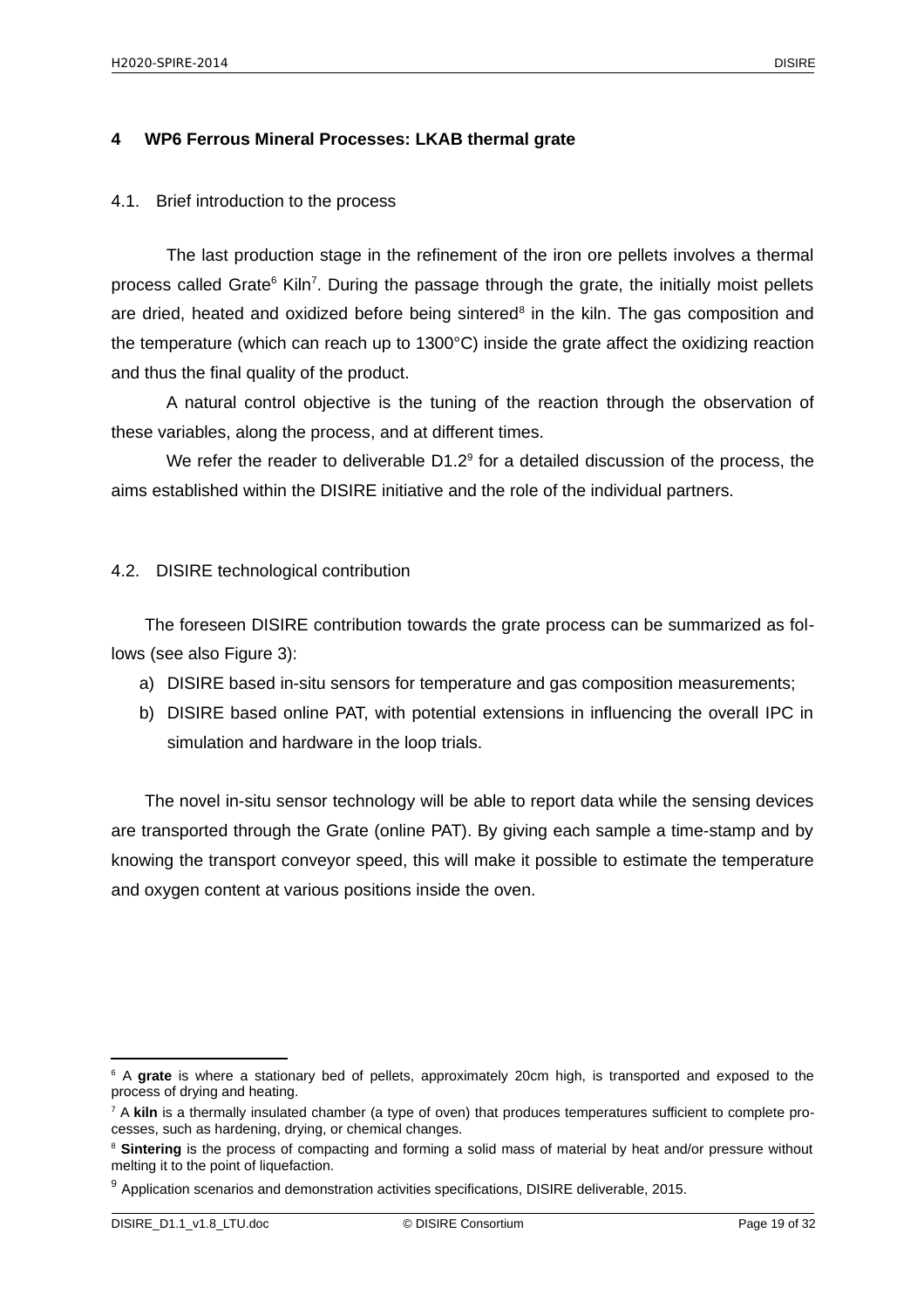

*Fig. 3: DISIRE technological impact in the Grate Process.*

## <span id="page-19-0"></span>4.3. Specification of advanced in-line sensing

The variables of primary interest in the thermal grate process are the temperature of the grate and the oxygen content of the gaseous flows. Within the scope of the DISIRE project a novel wireless and heat-resistant sensor capable of sensing these quantities will be researched and developed. The sensor will travel through the grate on the pellet bed and perform measurements in a continuous fashion.

An important technological challenge is found in the high temperatures that need to be sustained during the transit time (which can vary from 8 to 20 minutes with temperatures in the final stages of up to  $1200^{\circ}$ C and temperature gradients of up to  $400^{\circ}$ C; as it has been indicated in the Deliverable  $D1.2^{10}$  $D1.2^{10}$  $D1.2^{10}$ ). Moreover, since the instrumentation of the process through the novel sensors should leave the flow of gasses along the bed unimpaired, a target sensor diameter of 10cm has been set.

DISIRE foresee thermoelectric sensors for the temperature measurement, and zirconium dioxide or titanium dioxide-based sensors for the measurement of the oxygen content. The sensors will be protected by an insulating outer shell wherein the sensors and associated electronics are immersed in water that is evaporated to keep the internal temperature below 100°C for as long as possible. Please refer to deliverable  $D3.1^{11}$  $D3.1^{11}$  $D3.1^{11}$  for an in-depth description of the sensor technology.

<span id="page-19-1"></span> $10$  Application scenarios and demonstration activities specifications, DISIRE deliverable, 2015.

<span id="page-19-2"></span><sup>&</sup>lt;sup>11</sup> Sensor technology selection report, DISIRE deliverable, 2015.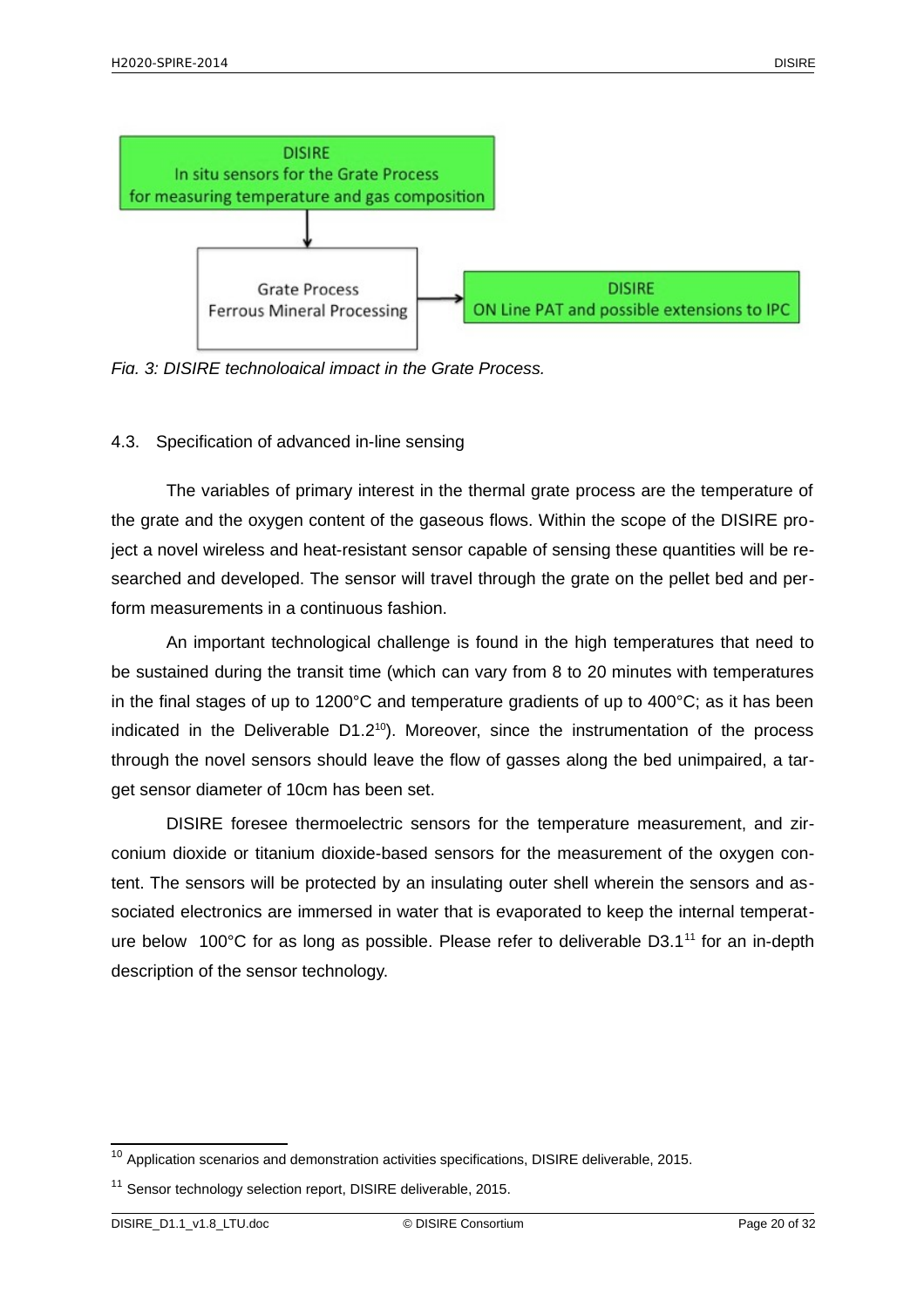#### <span id="page-20-2"></span>4.4. Specification on PAT analysis

Readings from the sensors will be acquired on-line and continuously as they travel along the bed before the process destroys the devices. The corresponding data will be collected online and sequentially processed off-line through the PAT.

The measurements and sensor systems of the grate process include temperature and oxygen content gauges such as thermocouples and lambda sensors. The sensors allow to better study the chemical environment and the heat distribution within the process.

#### <span id="page-20-1"></span>4.5. Specification on PAT based IPC

The sensor will not be used on-line as a feedback source to optimally control the process but rather data from field trials will be exploited to improve the physical understanding of the reactions happening in the grate. This enhanced understanding, and in particular a more accurate model of the oxidative reactions, will be instrumental to devising optimal control strategies that target both an improved product quality and higher energy efficiencies.

The design of a novel IPC that is based on the sensing technologies developed in DISIRE requires the study of correlations and dependencies with other products and processes data, which is outside of the scope of this project.

#### <span id="page-20-0"></span>4.6. Process Specific Demonstration specification

A sensor technology that is capable of sustaining the harsh environmental conditions of the thermal grate process will be assessed in field trials via comparisons with the existing statically positioned temperature sensors above and below the pellet bed. An improved accuracy of the temperature measurements (low bias and variance) and the ability of following the pellets on-line as they travel throughout the process are considered as significant improvements to the overall process.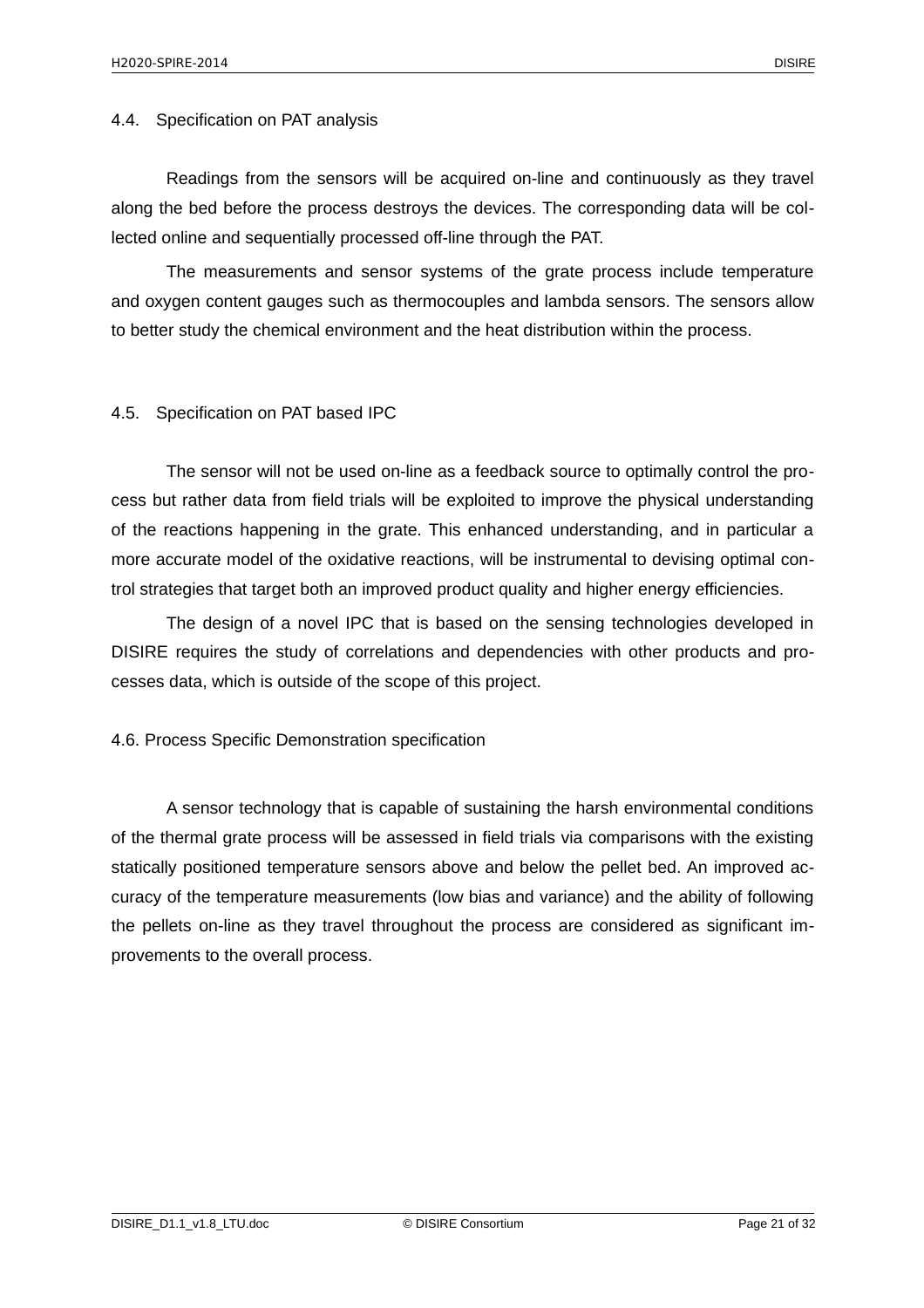## <span id="page-21-2"></span>**5 WP7 Steel Processes: LKAB blast furnace**

#### <span id="page-21-1"></span>5.1. Brief introduction to the process

The blast furnace is a continuous process that transforms (*smelts*) the ore, coke and slag formers charged at the furnace's top into slag (a by-product waste) and hot metal that are retrieved at the furnace's bottom. Heat is maintained through the injection of pulverised coal and the blowing of blast from the bottom of the furnace.

The steady state operation of the furnace is subject to the following main disturbances:

- 1. Differences in the chemical composition of coke and ore and in particular the content of alkali metals and zinc and fines $^{12}$  $^{12}$  $^{12}$ ;
- 2. Changes in the permeability of the unstable solid layers leading to changes in the distribution of the gases inside the furnace;
- 3. The moisture content in the blast air.

To counteract the disturbances several variables such as temperatures at different heights and the gas composition of the exhaust gases are monitored and used by an operator to control the process (there is no automatic closed-loop controller). A relevant objective is therefore to develop a novel sensor technology that can follow the pellets and coke into the blast furnace and provide an increased awareness of the considered physical and chemical process.

We refer the reader to deliverable  $D1.2<sup>13</sup>$  $D1.2<sup>13</sup>$  $D1.2<sup>13</sup>$  for a detailed discussion of the process, the overall aims established within the DISIRE initiative and the role of the individual partners.

## <span id="page-21-0"></span>5.2. DISIRE technological contribution

The foreseen DISIRE contribution towards the blast furnace process can be summarized as follows (see also Figure 4):

1) DISIRE based in-situ sensors for temperature, gas composition and position measurements.

<span id="page-21-3"></span><sup>12</sup> The term **fines** indicates iron ore dust.

<span id="page-21-4"></span> $13$  Application scenarios and demonstration activities specifications, DISIRE deliverable, 2015.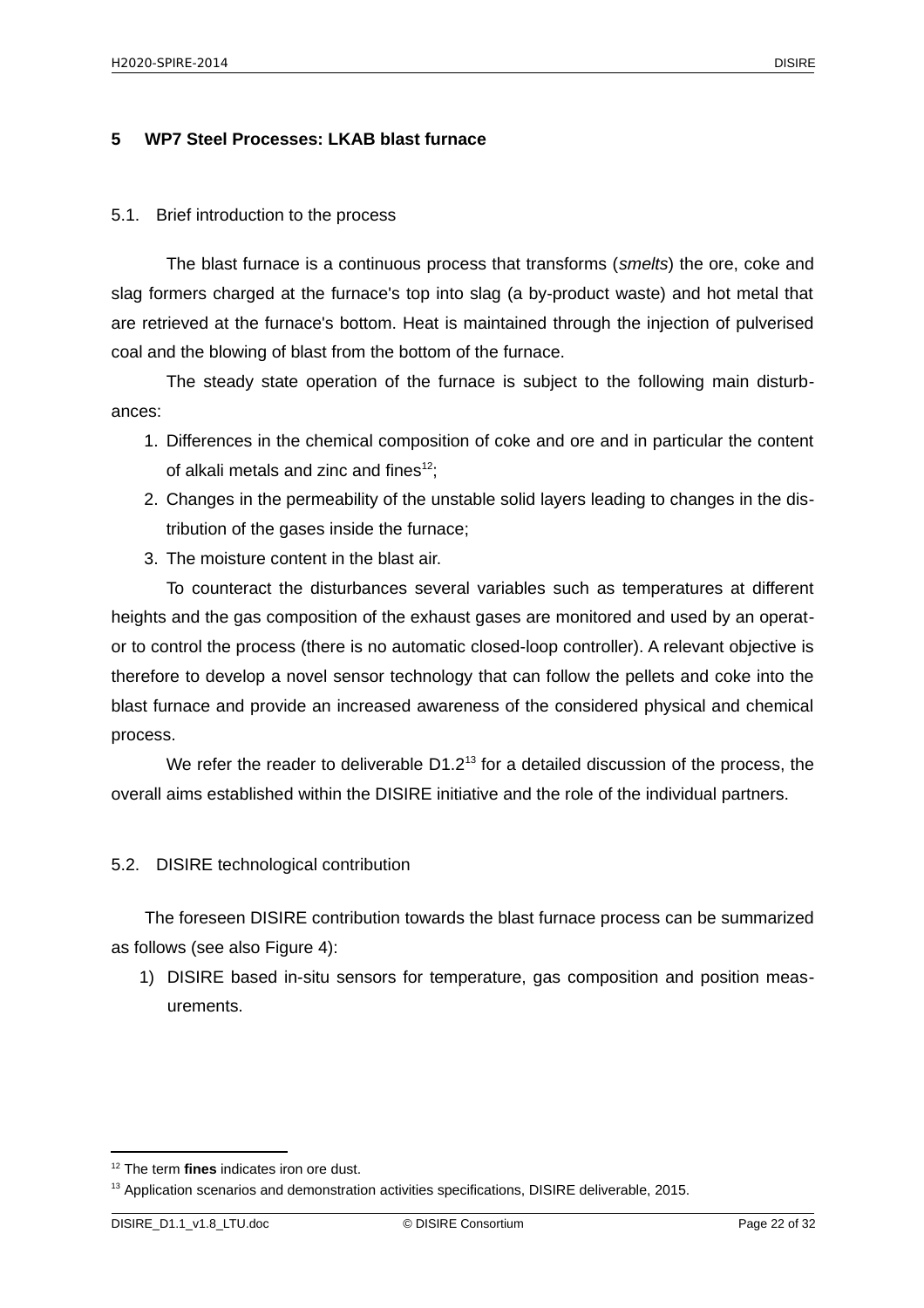

*Fig. 4: DISIRE technological impact in the Grate Process.*

## <span id="page-22-1"></span>5.3. Specification of advanced inline sensing

The sensing technologies developed within DISIRE, in synergy with all the other work packages, are expected to be re-targeted and evaluated also on the blast furnace. For a successful field trial the sensors shall be able to measure temperatures and communicate wirelessly from the positions they will reach inside the blast furnace after being dropped from the furnace's top together with the fuelling materials.

## <span id="page-22-0"></span>5.4. Specification on PAT analysis

The collected data will be post-processed offline through especially designed software algorithms based on multivariate analysis tools such as SIMCA. The in-situ sensors are in principle going to contribute to the current knowledge on the operation of the process with more accurate and reliable measurements of variables that either cannot be measured by the existing system or are difficult to estimate with sufficient precision. Recommendations from the PAT analysis could potentially be exploited on-line by the furnace's operators to control the process with an overall improved performance and safety.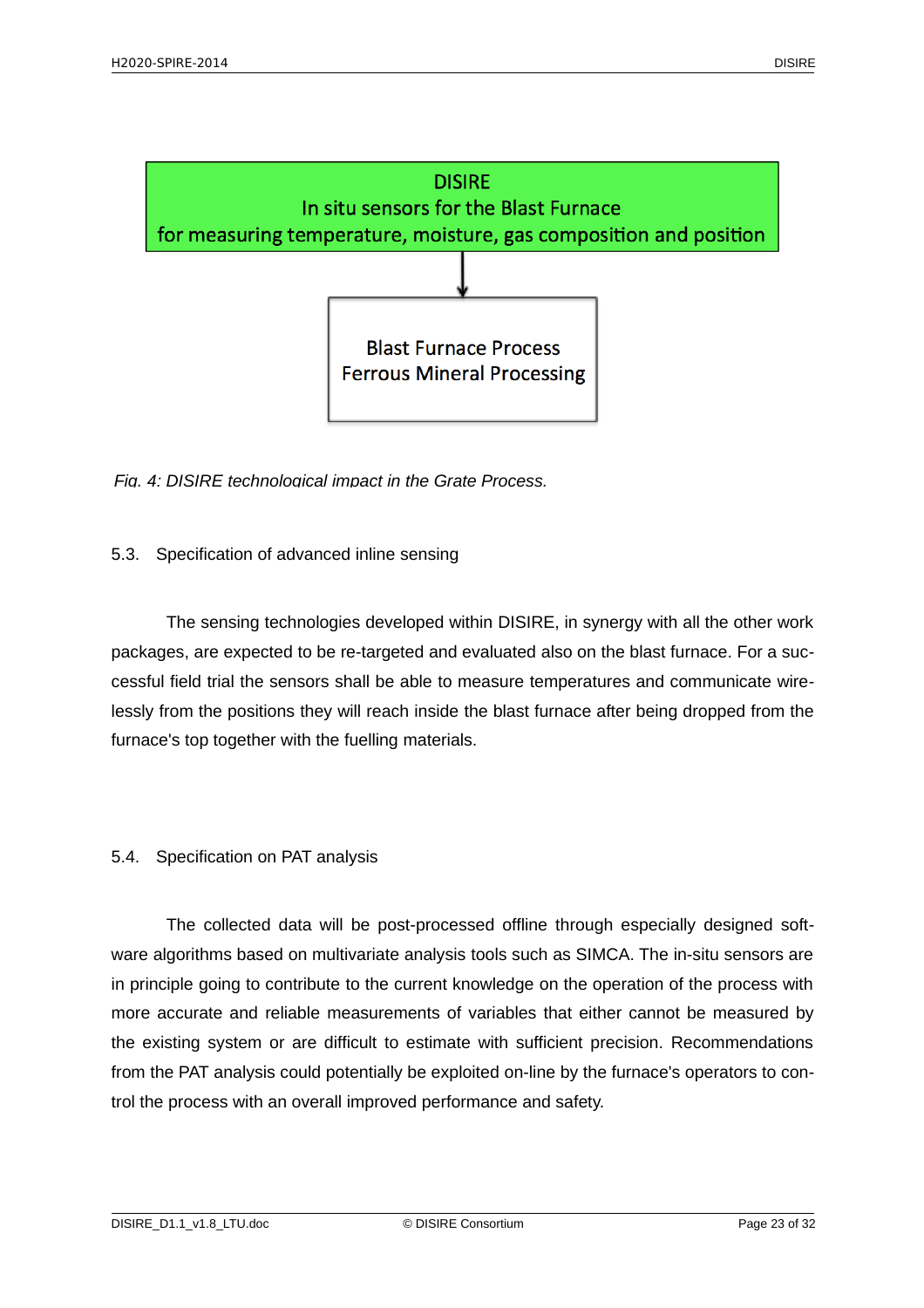<span id="page-23-1"></span>5.5. Specification on PAT based IPC

Broadly speaking, the control objectives are more stable temperature, silicon and carbon contents of the tapped liquid iron. However, a study of the control strategies that are the most effective towards these goals is postponed to after a quality control test has established the desired safety and performance requirements of the sensors.

#### <span id="page-23-0"></span>5.6. Process Specific Demonstration specification

The performance of the system can be assessed through the following points:

- 1) A fundamental objective is that the sensor can measure the desired properties of the blast furnace;
- 2) How long the sensors can provide measurements before they disappear (burn up);
- 3) The robustness of the data transfer;
- 4) The precision and accuracy of the measures.

Being able to measure the blast furnace brings new knowledge to the blast furnace process. This will potentially improve the control of the blast furnace process since today there are no sensors which meet the objectives set for DISIRE.

The capabilities of measuring the temperature of the molten metal and the gas composition inside the furnace in a continuous fashion are considered improvements. The more accurate the measurements and the longer the sensors' survival times, the more precise knowledge will be acquired on the process dynamics.

Additional performance indices are the stability of the temperature, the silicon and carbon contents of the tapped liquid iron.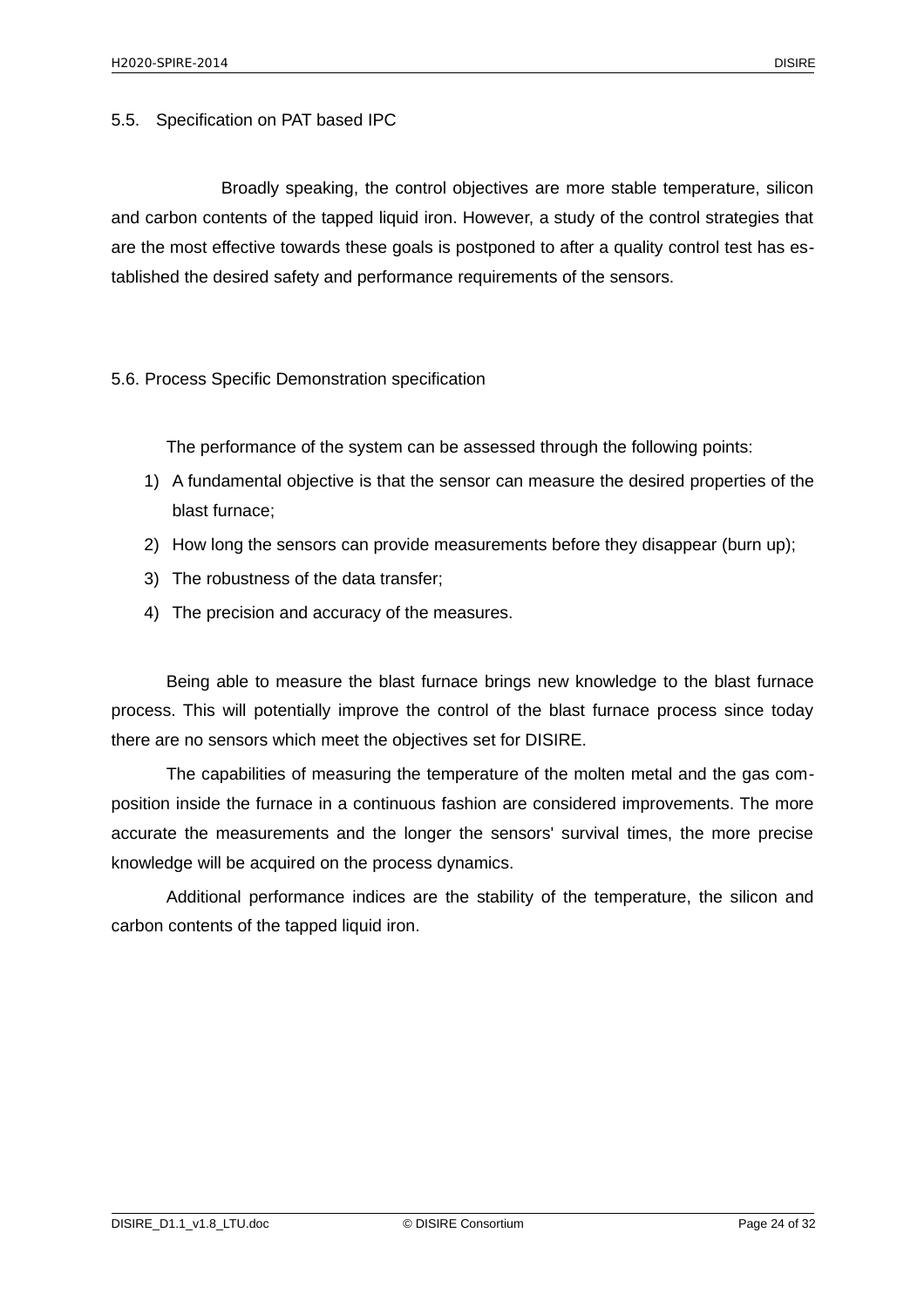#### <span id="page-24-2"></span>**6 WP7 Steel Processes: MEFOS Walking beam furnace**

#### <span id="page-24-1"></span>6.1. Brief introduction to the process

The walking beam furnace is used to re-heat *slabs* (large steel beams) to a specific temperature before their refinement. The slabs are "walked" from the feed to the output of the furnace by the cyclic movement of so-called walking beams. During this passage, the items are directly exposed to the heat produced by burners located inside the furnace. Since the heat distribution affects the quality of the finished product, a natural optimal control problem in this context is to regulate pre-assigned temperatures at specific points of the furnace, while minimizing the energy expenditure for the heat generation.

The main objective is thus to reduce the operating costs through the reduction of the energy consumption. In this respect, a small decrease in energy consumption such as 0.5% translates into a saving of 2kWh per tonne of heated product. In addition, optimal control strategies could lead to quality improvements as well. To achieve these goals there is a need to gather more information about the process on-line through an improved understanding of the reheating process and the deployment of novel sensors than can measure both the temperature and the gas composition within the furnace.

We refer the reader to deliverable  $D1.2<sup>14</sup>$  $D1.2<sup>14</sup>$  $D1.2<sup>14</sup>$  for a detailed discussion of the process, the aims established within the DISIRE initiative and the role of the individual partners.

## <span id="page-24-0"></span>6.2. DISIRE technological contribution

The foreseen DISIRE contribution towards the walking beam furnace can be summarized as follows (see also Figure 5):

- 1) DISIRE based in-situ sensors: Wireless sensors measuring temperature and optionally gas composition will be developed. Thermocouple will be employed for sensing temperatures while there is an open investigation on the most promising technology for sensing the gas composition
- 2) DISIRE improvements to the online PAT and IPC mechanisms: the PAT aims to deliver data to the control module that are robust in regards to infrequent updates, varying measurement intervals, missing data, erroneous data, etc.

<span id="page-24-3"></span> $^{14}$  Application scenarios and demonstration activities specifications, DISIRE deliverable, 2015.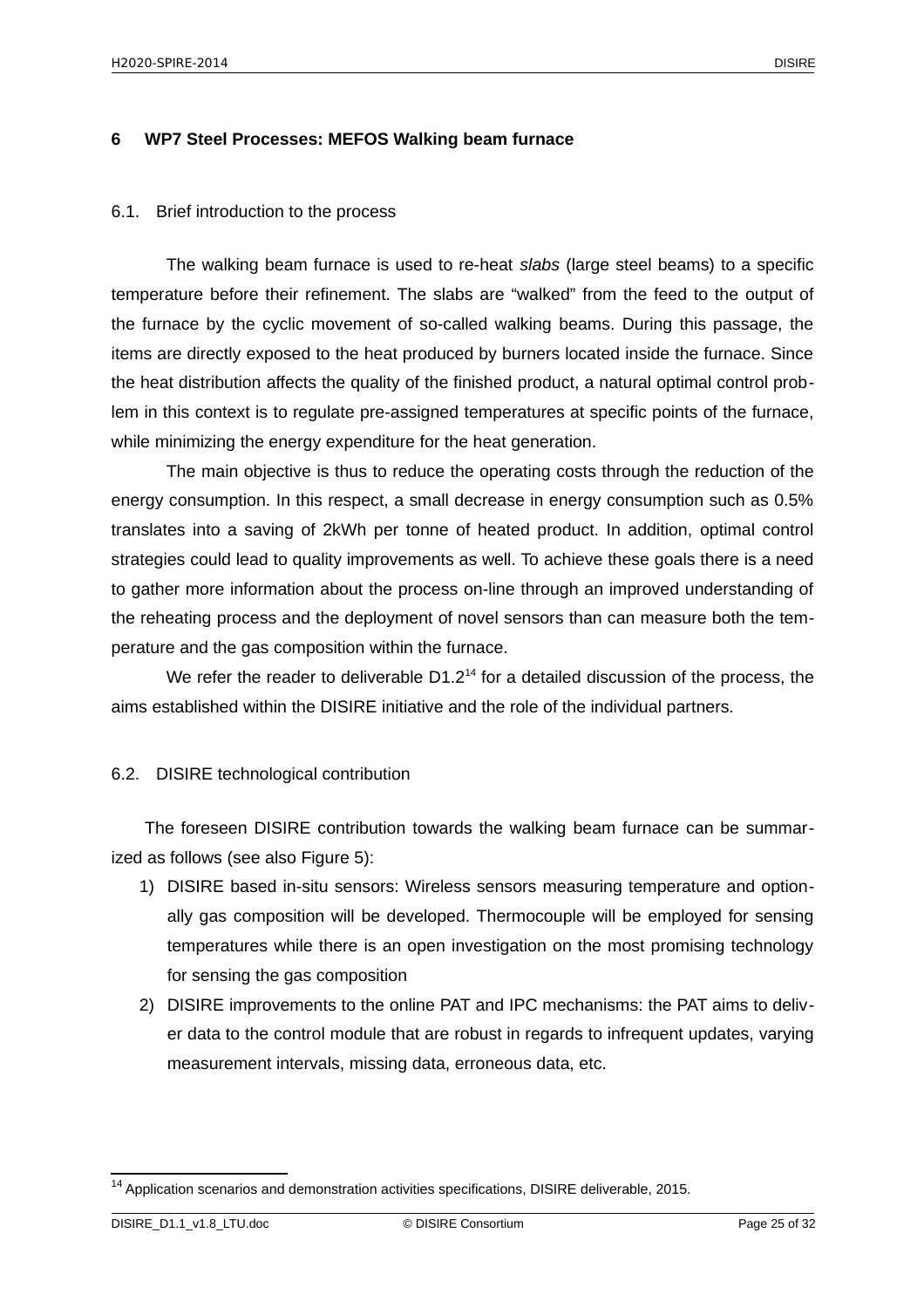

## *Fig. 5: DISIRE technological impact in the Walking Beam Process.*

## <span id="page-25-0"></span>6.3. Specification of advanced inline sensing

It is required that the developed sensors can sustain the harsh environment inside the furnace for long periods of time. With the novel sensors new opportunities for measuring the funace's inside will increase the available knowledge on the process and this will allow the refinement of existing mathematical models of the process.

The novel sensors are not expected to be used in a continuous fashion but rather periodically in campaign batches in order to acquire the current state of several important variables inside the furnace.

To have a system that measure and transfer the data in a robust manner is challenging because the sensor is exposed to an extremely harsh environment. Temperatures reach up to about 1150°C and the thick walls of the furnace represents by themselves a challenge for a wireless data transfer system. The objectives set for the sensor are to measure the temperature with an error of less than 5 °C and that of being capable to transfer the data wirelessly in a robust manner with a minimum of data drop .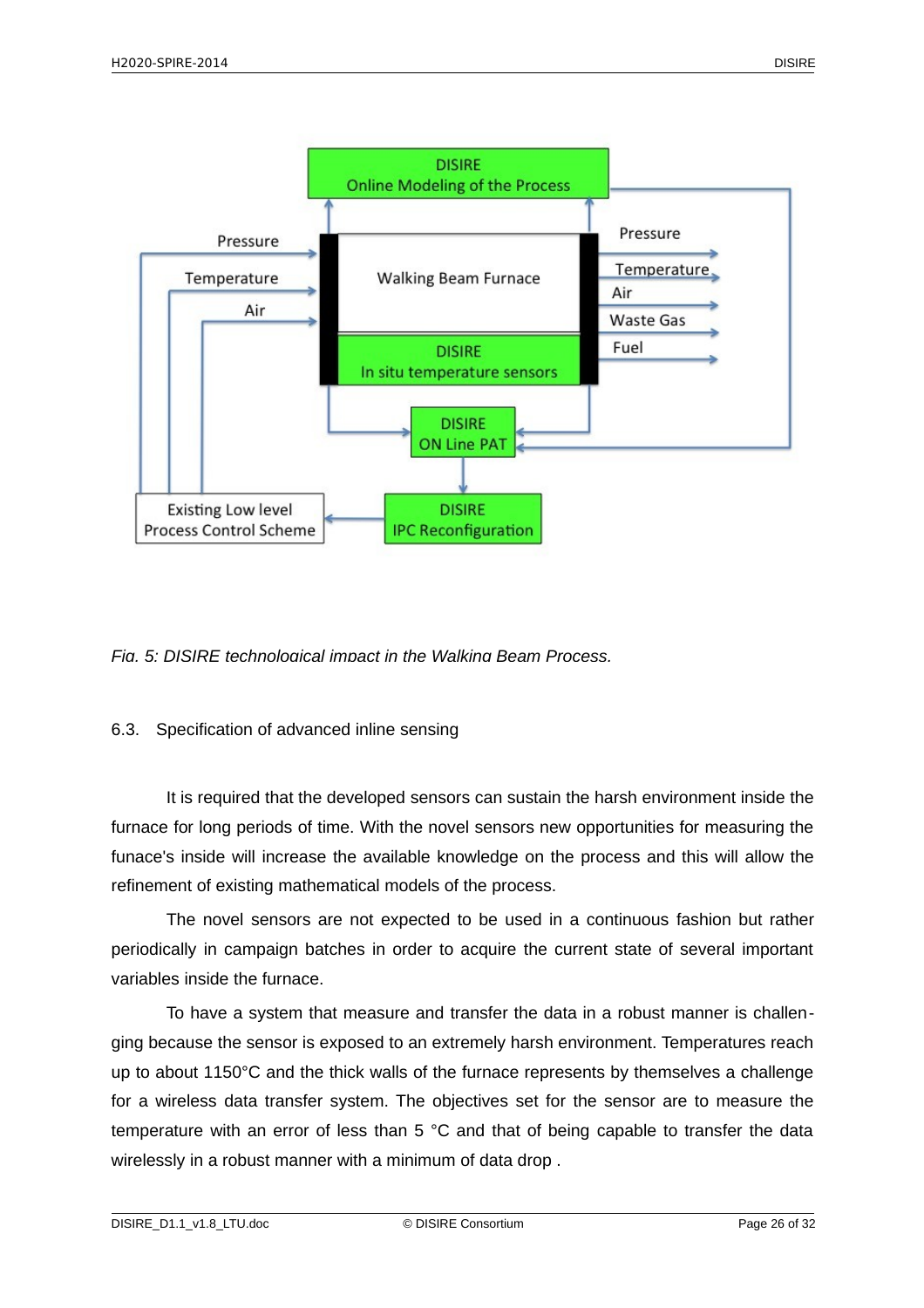#### <span id="page-26-2"></span>6.4. Specification on PAT analysis

An on-line PAT system will be able to process the acquired data and render it available to the IPC component. Among the tasks performed by the PAT will be the cleaning/filtering of the measured data through the deletion of unnecessary or unreliable data points (such as outliers).

The PAT objective will be to deliver data to the control module that are robust with respect to infrequent updates, varying measurement intervals, missing data, erroneous data etc.

#### <span id="page-26-1"></span>6.5. Specification on PAT based IPC

The most affecting variables in this process are the temperatures and the gas composition inside the furnace. Indeed, as a preliminary step to the manufacturing of steel sheets, the steel slabs must be reheated and their temperature at the output affects the quality of the end products. Moreover, monitoring the composition of the gas insider the furnace is instrumental to both operating the furnace in a safe manner and to complying with environmental emission regulations.

Given the above, a relevant control objective is to reduce the variance in the temperature of the slabs at the output of the furnace. A special case that could be considered is the one where the production is halted due to process problems in the rolling phase but the slabs already within the furnace have to be kept at the desired temperature while minimizing energy expenditure.

## <span id="page-26-0"></span>6.6. Process Specific Demonstration specification

A reduction of the variance in the slab temperatures at the output whilst minimizing scaling phenomena is considered an improvement. An additional objective is to improve the operational efficiency of the process: To this aim, it has been noticed that an overall energy reduction of 0.5% gives 2KWh per tonne of end-product in energy savings.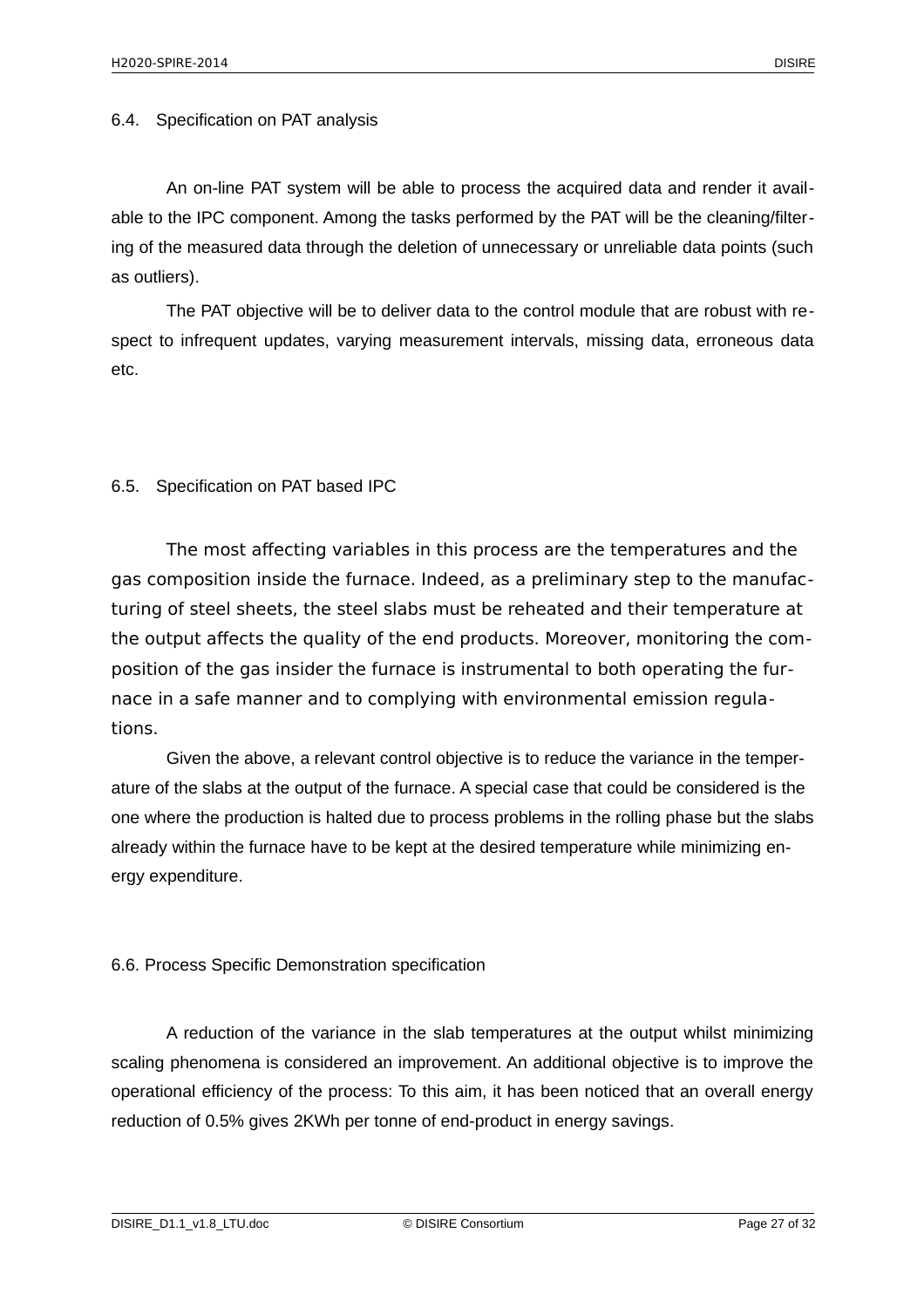## <span id="page-27-0"></span>**7 WP8 Combustion Processes: Cracking Furnace at Dow Chemical Co.**

#### <span id="page-27-2"></span>7.1. Brief introduction to the process

The *cracking furnace* at DCI produces ethylene, propylene and CC4s (butane, butane, butylenes and butadiene). In brief, a *hydrocarbon feedstock* (naphtha or Liquefied Petroleum Gases) is diluted with steam and cracked (i.e., the long hydrocarbon chains are split into shorter ones) by an endothermic reaction. The heat required to reach the cracking temperature is provided by the combustion of *fuel gas* inside a firebox at the lower section of the furnace. The cracking reaction occurs within the firebox (where a mixture of hydrocarbon feedstock and steam is conducted through coils) at a specified temperature and steam/oil ratio that depend on the properties of the feedstock and the desired *severity* and *selectivity* of the reaction (i.e., varying the cracking temperature and the steam/oil ratio respectively): Changes in these variables affect the ratio of the refined products in the output.

Within DISIRE, the main objective is to reduce the operating costs and reduce the environmental footprint (GHG) of the plant by optimizing the fuel consumption, i.e., decreasing it for a given operational set-point. Optimal control strategies for the whole cracking furnace, as well as a comprehensive analysis and knowledge of the burner's frame shape and combustion and of the flue gases distribution in both the firebox and convection sections, would lead to an improved use of the combustion products, maximizing heat transfer through the convection section and improving operational safety and reliability. The strategies should build on top of novel sensor technologies that can measure the by-products O2 / CO / NOx in a more reliable and accurate way then it is currently possible.

We refer the reader to Deliverable D1.2<sup>[15](#page-27-3)</sup> for a detailed discussion of the process, the aims established within the DISIRE initiative and the role of the individual partners.

## <span id="page-27-1"></span>7.2. DISIRE technological contribution

The foreseen DISIRE contribution towards the cracking furnace process can be summarized as follows (see also Figure 6):

- 1) DISIRE based in-situ sensors: optical-fibre sensors (for measuring temperatures) and camera-based sensors (for flame diagnosis).
- 2) Online PAT and the overall IPC reconfiguration based on the online PAT.
- 3) Analysis and better knowledge of flue gases distribution in the cracking furnaces firebox (radiant & convection sections) for an improved energy efficiency (maximize energy recovery from flue gases residual heat) by means of CFD simulations.

<span id="page-27-3"></span> $15$  Application scenarios and demonstration activities specifications, DISIRE deliverable, 2015.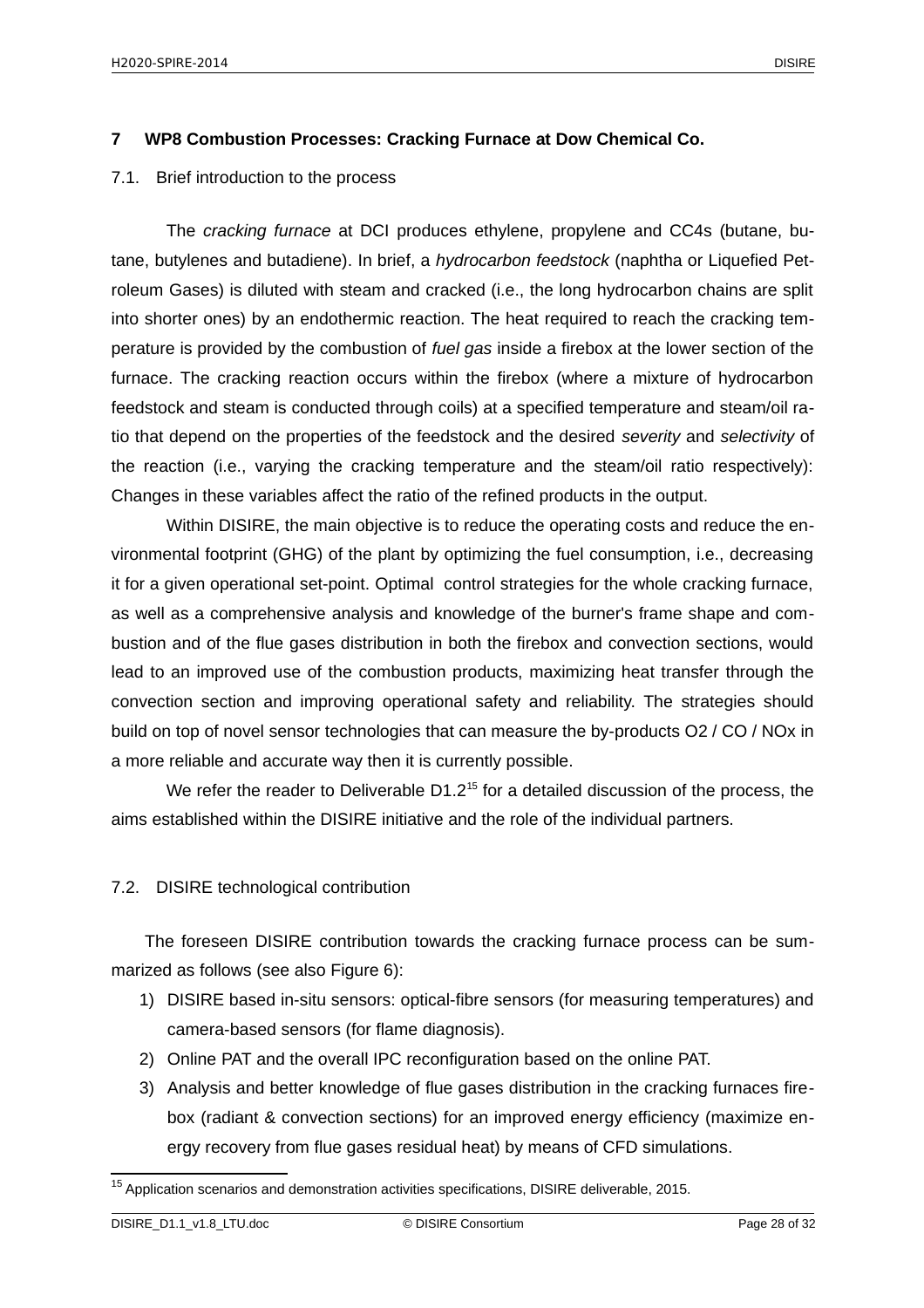

*Fig. 6: DISIRE technological impact in the Cracking Furnace Process.*

## <span id="page-28-0"></span>7.3. Specification of advanced inline sensing

It would be desirable to avail of a novel sensor technology capable of measuring the concentration of NOx in the exhaust gasses with higher accuracy and reliability then the existing conventional sensors in the market.

Research and development activities will be focused on:

- 1. Development of optics fibre based sensor to monitor temperature in the low range (100ºC) in crucial zones of the furnace that are related with the quality of the hydrocarbons feed (in the fuel or process side);
- 2. Development of a novel combustion diagnosis tool based on CCD cameras to control the combustion process at very high temperatures (up to 1000ºC).

To this aim we noticed that, on the one hand, optical fibre based temperature measurements are partially implemented in industry and thus the novelty in this project is their in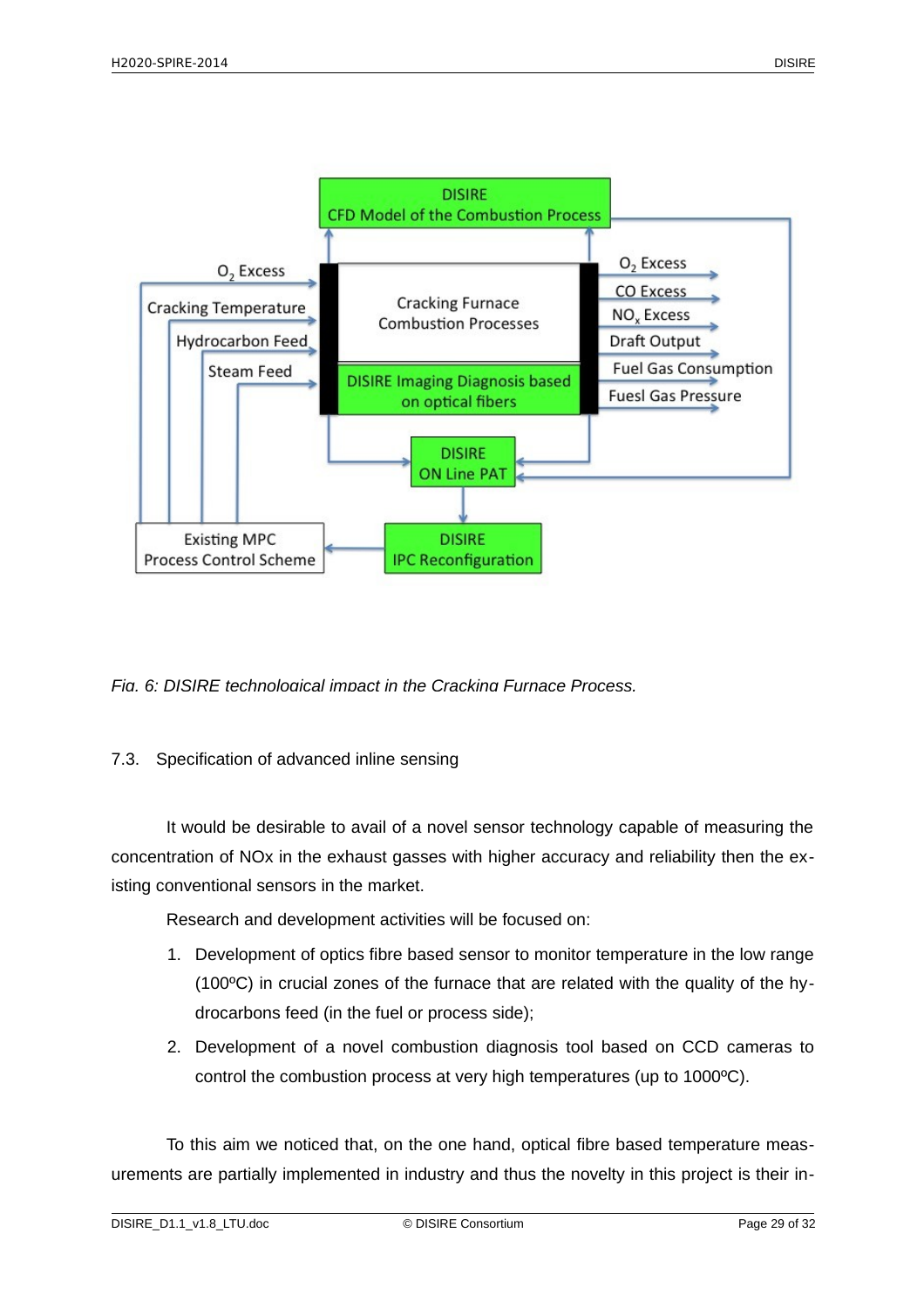troduction in processes associated to the chemical industry where their usage is still scanty. On the other hand, the imaging diagnosis will be fully developed at a laboratory scale by CIRCE and tested for the first time in an industrial environment. The novelties of this tool will be disseminated as the projects progresses. They will include filters for participate gases, hydrogen natural gas spectrum in flat flames and wall radiation filters.

The image diagnosis is based on a UV-VIS CCD camera with high-speed frame rate and band-pass filters in order to evaluate the generation of radicals during combustion. In the cracking furnace, fuel is formed by methane and hydrogen, and the combustion spectrum of these flames is oriented to the UV range. At this point in time, CCD cameras that are sensible to the UV radiation appear very suitable in this application. Although depending on the radiation intensity, other options as Intensified-CCD (ICCD) o even Electron Multiplying CCD (EM-CCD) are required to be used in the case of very low intensities. Moreover, the effect of radiative walls and the contribution of participate gases must be subtracted to the global emission spectrum, in order to evaluate the quality of combustion. Processing stage comprises the digital analysis in the spatial and spectral domain of recorded videos. The parameters that may be evaluated additionally to emission spectrum are flame brightness, fluctuation amplitude, distribution symmetry (Kurtosis and Skewness) and oscillation frequency (Flicker). Depending on the processing speed of the algorithm the tool will be fully online, or quasi-online with the data acquisition and processing phases being carried out in a periodic way.

## <span id="page-29-0"></span>7.4. Specification on PAT analysis

DCI's plant is fully monitored and controlled on-line with proprietary technologies. Within DISIRE several actions will be carried out in order to improve the existing PAT of the plant:

- **A** review of combustion flue gases sensor techniques (manly based in oxygen measurement) will be carried out. This will allow to perform better informed decisions as to how and where the novel sensors will be used.
- By means of CFD, new practical information will be obtained to improve the IPC:
	- Simulations will help to optimize the use of actual sensors, providing new positions in the furnaces;
	- Additional information about the process will be generated (e.g., recirculation zones, blind hotspots, etc.) and some modifications in operation and/or design will be suggested;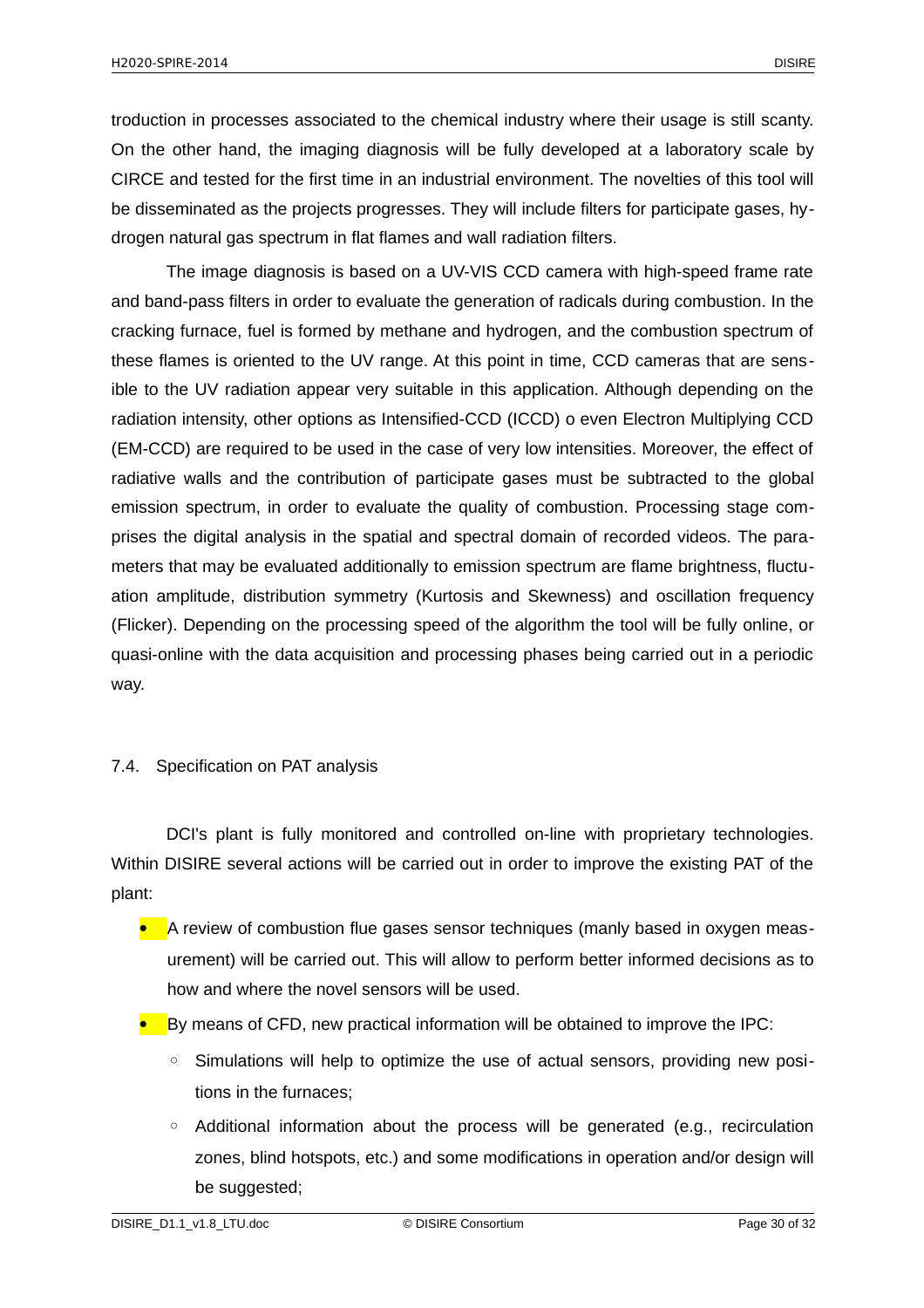- Increased knowledge of the process will support further studies on the optimal placement of the new sensors throughout the plant.
- **•** Imaging diagnosis and fiber-optics sensors will be developed and tested in industrial conditions to improve the IPC.

## <span id="page-30-1"></span>7.5. Specification on PAT based IPC

By means of the CFD simulations and the field trials of the novel sensors (temperature and flame stability) a vast quantity of information will be generated. The most interesting aspect is that all this information is at this point unknown and difficult to estimate. Thus all this information could be implemented as input in the current IPC or in a model predictive control.

Improvements in the control strategy will allow a more stable operation of the cracking furnaces leading to:

- Minimizing upsets and disturbances;
- Being able to quickly react and recover stable conditions after the unexpected disturbances acted on the system.

The energy conversion (Btu/lb HV Product) will be the indicator / measurement used to check and validate the impact of the control strategy improvement in terms of energy efficiency.

<span id="page-30-0"></span>7.6. Process Specific Demonstration specification

A better control of the combustion process in the cracking furnaces will lead to an improved energy efficiency and intensity of the whole process yielding a reduction of the operation costs as well as a lower impact of the environmental footprint through a reduction of GHG (CO2) and other environmental harmful emissions (CO and NOx).

Performance improvements will be assessed through a detailed energy and mass balance statistical study of the process (old set-up vs. improved set-up) by comparing the socalled conversion energy of the process (Btu/lb HVC) over a sufficiently long interval of time.

More details about the demo specification can be found in the Deliverable  $D1.3^{16}$  $D1.3^{16}$  $D1.3^{16}$ .

<span id="page-30-2"></span><sup>&</sup>lt;sup>16</sup> Demonstration platforms specifications and overall system requirements, DISIRE deliverable, 2015.